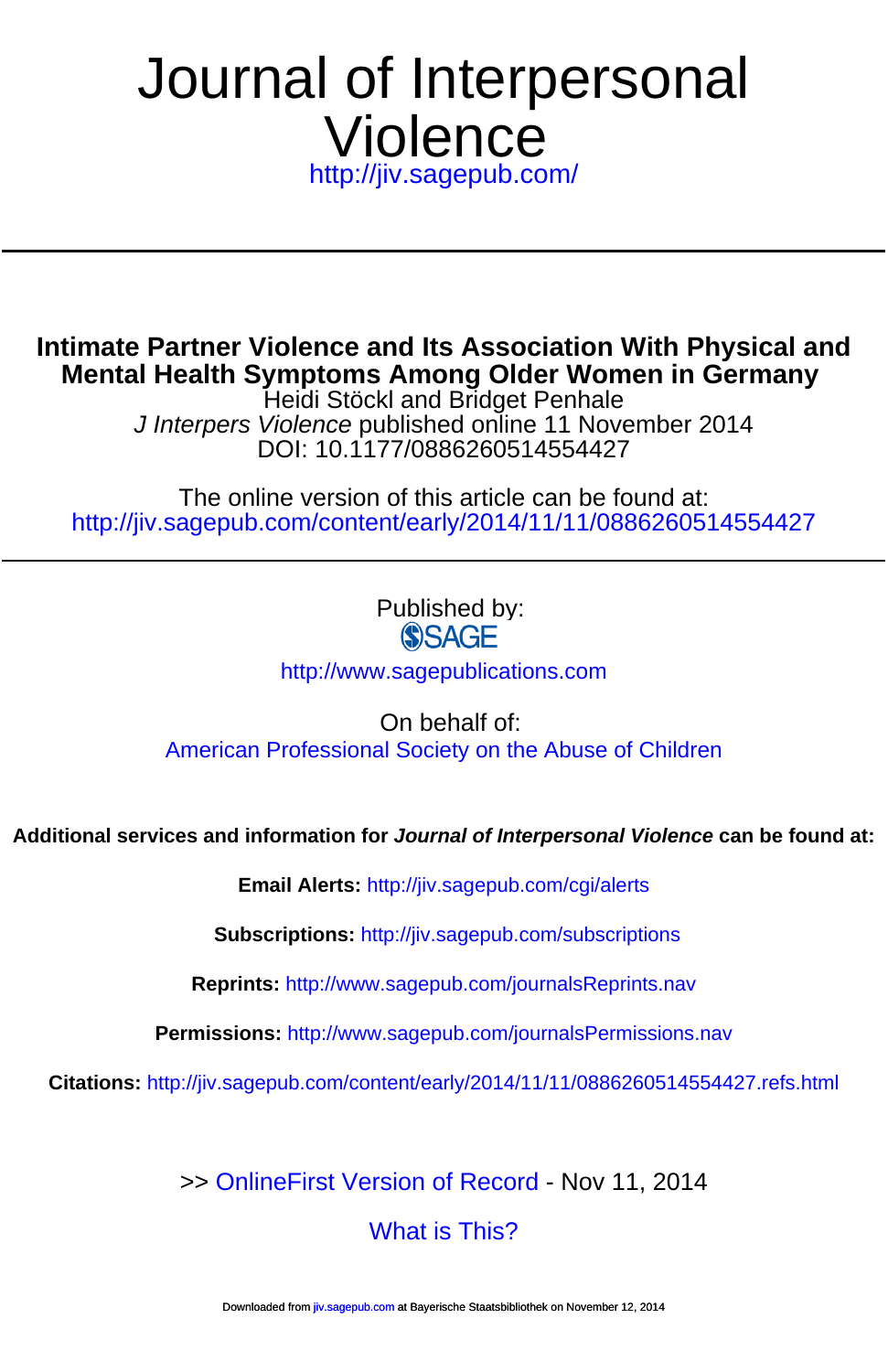**Intimate Partner Violence and Its Association With Physical and Mental Health Symptoms Among Older Women in Germany**

Journal of Interpersonal Violence  $1 - 23$ © The Author(s) 2014 Reprints and permissions: sagepub.com/journalsPermissions.nav DOI: 10.1177/0886260514554427 jiv.sagepub.com



# **Heidi Stöckl, PhD1 and Bridget Penhale, MSc2**

#### **Abstract**

Intimate partner violence is a commonly acknowledged health care issue. While numerous studies established the health implications of physical and/ or sexual intimate partner violence among women of reproductive age, the evidence is scarce for older women and for other forms of intimate partner violence. This study, therefore, investigates the prevalence of intimate partner violence in its different forms and its association with physical and mental health symptoms of older women, using women of reproductive age as a reference group. This study is a cross-sectional study, utilizing data from a national representative survey of 10,264 German women aged 16 to 86 years. Rates of physical and sexual intimate partner violence in the last year decreased from 8% to 3% and 1% among women aged 16 to 49 years, 50 to 65 years, and 66 to 86 years, respectively. The prevalence of emotional and economic abuse and controlling behavior by partners remained nearly the same. All forms of intimate partner violence had significant associations with women's health symptoms, such as gastrointestinal, psychosomatic

**Corresponding Author:**

Heidi Stöckl, Gender Violence & Health Centre, Department of Global Health and Development, London School of Hygiene and Tropical Medicine, 15-17 Tavistock Place, London WC1H 9SH, UK.

Email: heidi.stoeckl@lshtm.ac.uk

<sup>1</sup>London School of Hygiene and Tropical Medicine, UK 2University of East Anglia, Norwich, UK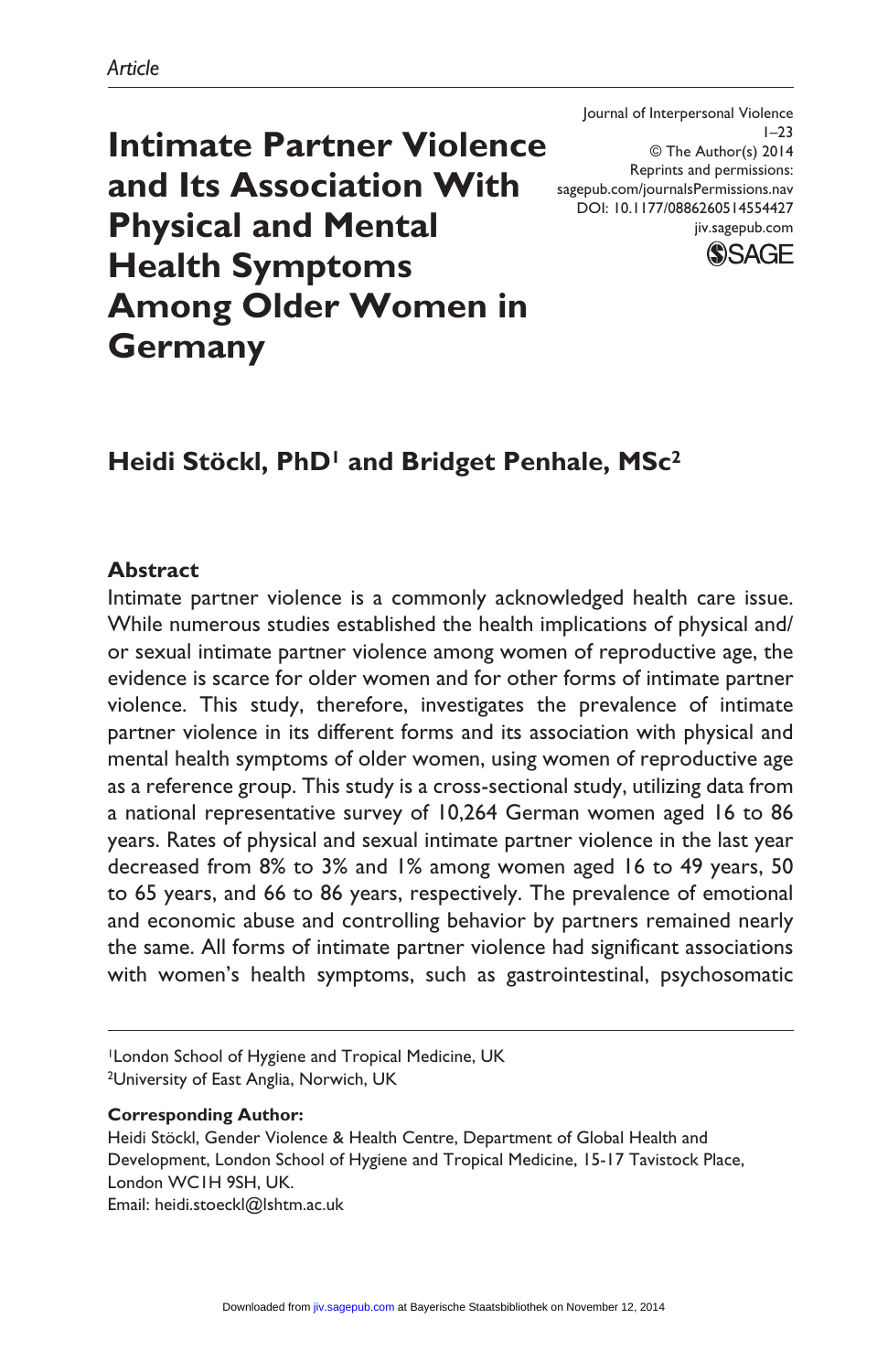and psychological symptoms, and pelvic problems. Controlling behavior was most consistently associated with most health symptoms. Health and care professionals who screen women for intimate partner violence should, therefore, consider incorporating questions about controlling behavior as well, because this form of violence is not only frequent but also has multiple health outcomes among women across all ages.

#### **Keywords**

domestic violence, elder abuse, mental health and violence, battered women, anything related to domestic violence

# **Introduction**

Intimate partner violence, which encompasses physical, sexual, and increasingly psychological and economic violence as well as controlling behavior by an intimate partner, is a commonly acknowledged health care issue (García-Moreno & Stöckl, 2009). Gold standard methods to measure intimate partner violence are to ask respondents direct questions about their experience of behaviorally specific acts of violence by a current or former partner, ranging from whether they have been hit or slapped to strangled or threatened with a weapon (Devries et al., 2013). Agreements on definitions and measurement standards are still missing for other forms of abuse—such as emotional abuse, which includes being humiliated, insulted, intimidated, or threatened, economic abuse, and controlling behaviors by a partner, which includes not being allowed to see friends or family—despite the acknowledgement that they also impact the health of individuals (Hegarty et al., 2013; Jewkes, 2010).

The lifetime prevalence of physical and sexual violence by intimate partners worldwide was found to range from 15% to 71%, and the last year prevalence ranged between 4% and 54% (Garcia-Moreno, Heise, Jansen, Ellsberg, & Watts, 2005). Studies in Europe have found prevalence rates between 20% and 27%, and last year prevalence rates between 6% and 10% (Hagemann-White, 2001; Nerøien & Schei, 2008; Papadakaki, Tzamalouka, Chatzifotiou, & Chliaoutakis, 2009; Stöckl, Heise, & Watts, 2011; Zorrilla et al., 2010). There is an assumption that the prevalence of physical and sexual intimate partner violence decreases with women's increased age (Band-Winterstein & Eisikovits, 2009). This assumption is mainly based on a limited number of studies investigating the prevalence of physical or sexual intimate partner violence among older women and the general criminological theory that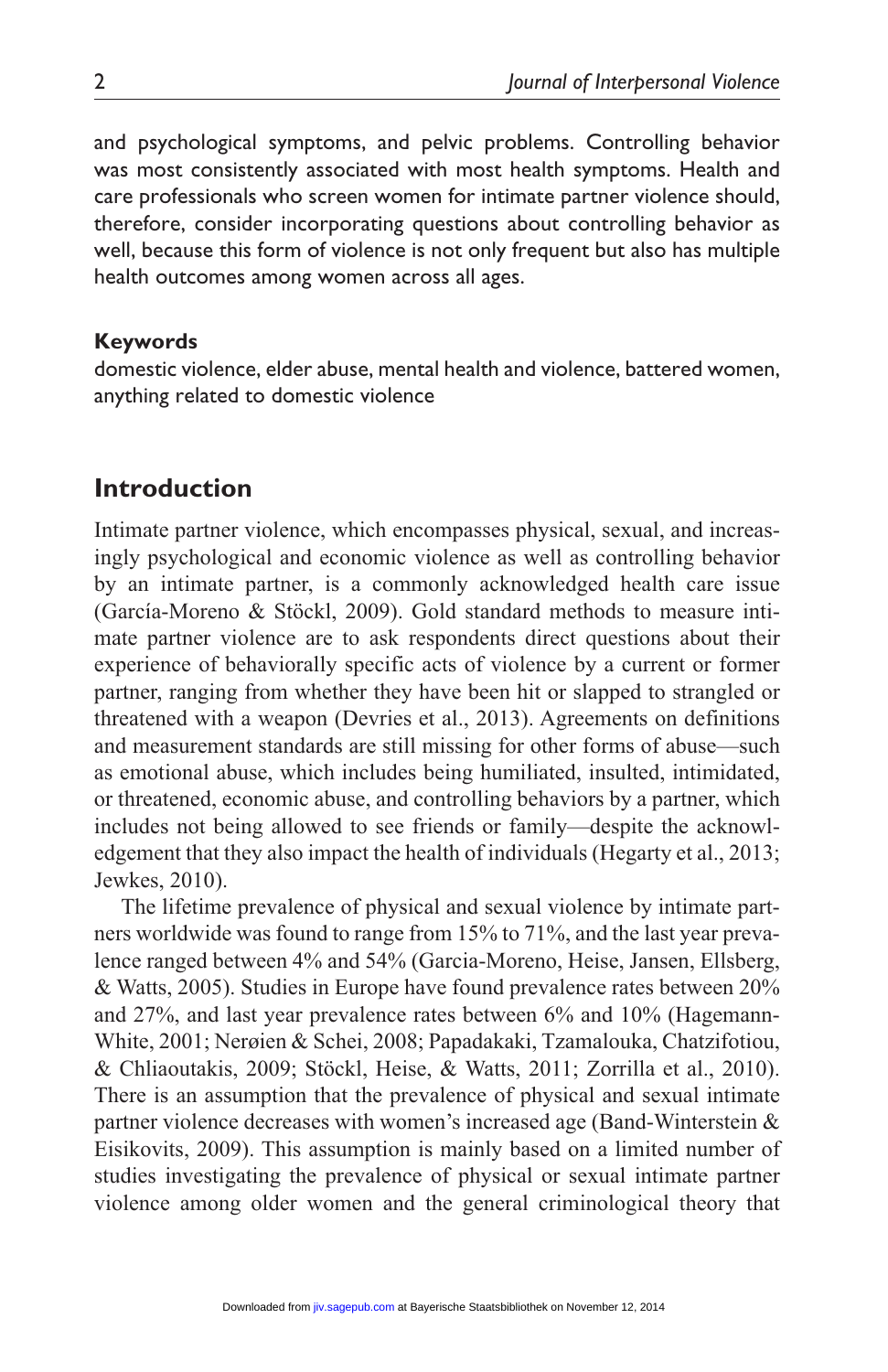levels of criminal behavior decrease with age (Sampson & Laub, 1995). Most studies investigating intimate partner violence among older women that also examine the prevalence and impact of emotional or economic abuse, stalking, and controlling behavior have found that these forms of violence are argued to be more frequent among older women (Weeks & Leblanc, 2011; Zink, Jacobson, Regan, Fisher, & Pabst, 2006) than those forms that are perhaps perceived as constituting more "traditional" forms of intimate partner violence. It has also been contended that these forms of violence are perceived as more serious and harmful with increasing age, as their cumulative effect over the years decreases women's levels of tolerance of and capacity to cope with them (Band-Winterstein & Eisikovits, 2009).

There is clear evidence of the short- and long-term health effects of intimate partner violence on women, including physical health outcomes, such as having difficulty walking, difficulty with daily activities, pain, memory loss, dizziness, and vaginal discharge in the previous 4 weeks, and mental health outcomes, such as significantly more emotional distress, suicidal thoughts, and suicidal attempts than non-abused women (Ellsberg, Jansen, Heise, Watts, & Garcia-Moreno, 2008; Hegarty et al., 2013; Howard, Trevillion, & Agnew-Davies, 2010; Lacey, McPherson, Samuel, Sears, & Head, 2013). Evidence from the field of psychoneuroimmunology highlights the connection between stressful disturbances and social stress created by intimate partner violence and physiological consequences, which can impair the physical health of women (Woods, 2005). Studies supporting this claim found associations between intimate partner violence and chronic pain (Wuest et al., 2008), immune functioning and control (Constantino, Sekula, Rabin, & Stone, 2000; Garcia-Linares, Sanchez-Lorente, Coe, & Martinez, 2004), and inflammation (Newton et al., 2011). Both direct and indirect pathways can link intimate partner violence with these adverse health outcomes, directly through injuries resulting from the violent acts, and indirectly through increased stress, reduced mobility, and limited access to resources and health care. Sustained and acute elevated stress levels, a known immediate and long-term consequence of intimate partner violence, for example, have been linked to cardiovascular disease, hypertension, gastrointestinal disorders, and chronic pain (Beydoun, Beydoun, Kaufman, Lo, & Zonderman, 2012; Miller, 1998). Another indirect pathway is that some women also try to manage the stress and trauma caused by intimate partner violence through the use of alcohol, prescription medication, tobacco, or other drugs (Smith, Homish, Leonard, & Cornelius, 2012; Stene, Jacobsen, Dyb, Tverdal, & Schei, 2013).

Although the evidence on the effects of intimate partner violence among older women is still limited, some general observations can be drawn. As among women below the age of 50 years, the health impacts of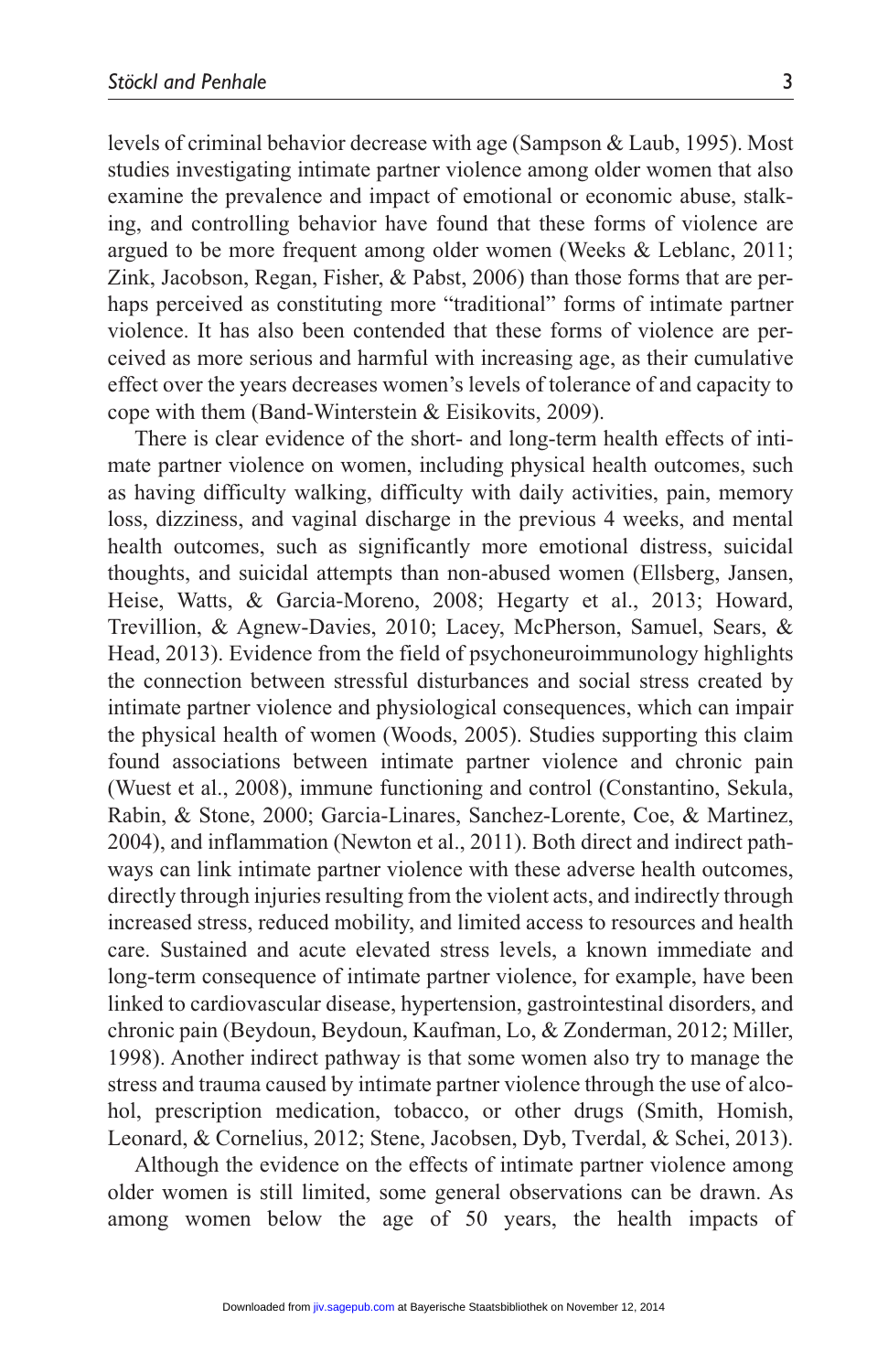intimate partner violence among older women are also both physical and psychological (Fisher, Zink, & Regan, 2011; Mouton, 2003). They include trauma-related injuries and physical conditions, such as gastrointestinal disorders, genito-urinary, and musculo-skeletal disorders (McGarry, Simpson, & Hinchliff Smith, 2011). For example, Mouton's (2003) study of 1,245 community dwelling women aged 50 to 79 years found increased rates of poorer mental health among older women who experienced intimate partner violence. Likewise, the five-country European study on Abuse and Violence against Older Women (AVOW) undertaken through the European Union (EU) Daphne Program found a significant association between abuse, violence, and poor mental health for older women, although this study was not exclusively about intimate partner violence in later life (Luoma et al., 2011). In addition, older women are affected by intimate partner homicide to a greater degree than older men, as a recent study of intimate partner homicides among couples aged 65 years or older in Canada found (Bourget, Gagné, & Whitehurst, 2010).

Despite the acknowledgement that intimate partner violence, especially emotional and economic abuse or controlling behaviors, remain a problem for many older women (McGarry et al., 2011; Weeks & Leblanc, 2011), few studies have investigated its prevalence and its association with physical and mental health difficulties among women above the age of 49 years using national representative survey data (Nerøien & Schei, 2008; Piispa, 2004; Zorrilla et al., 2010). While there is consensus that older women who report intimate partner violence also have poorer physical and psychological health, it remains unclear if the violence affects them more or less. On one hand, it is assumed that the impact that intimate partner violence has on women's health decreases with women's increased age, as levels of physical and sexual violence decrease and women might have devised strategies to deal with the negative impact of violence over time (McGarry et al., 2011). On the other hand, it is argued that the health of women experiencing intimate partner violence might be worse for older women as they may need to deal with the cumulative effects of long-term intimate partner violence (Penhale & Porritt, 2010), and because they are more used to internalizing the problem (Fisher et al., 2011; Romito, Turan, & De Marchi, 2005). Furthermore, older women appear to be less likely to seek outside help to deal with intimate partner violence. They are also less likely to end the violence by leaving their abusive partner compared with younger women, due to economic dependencies and emotional attachment to the place they may have lived in for their whole lives and where they have sustained social networks (Nägele, Böhm, Görgen, & Töth, 2010).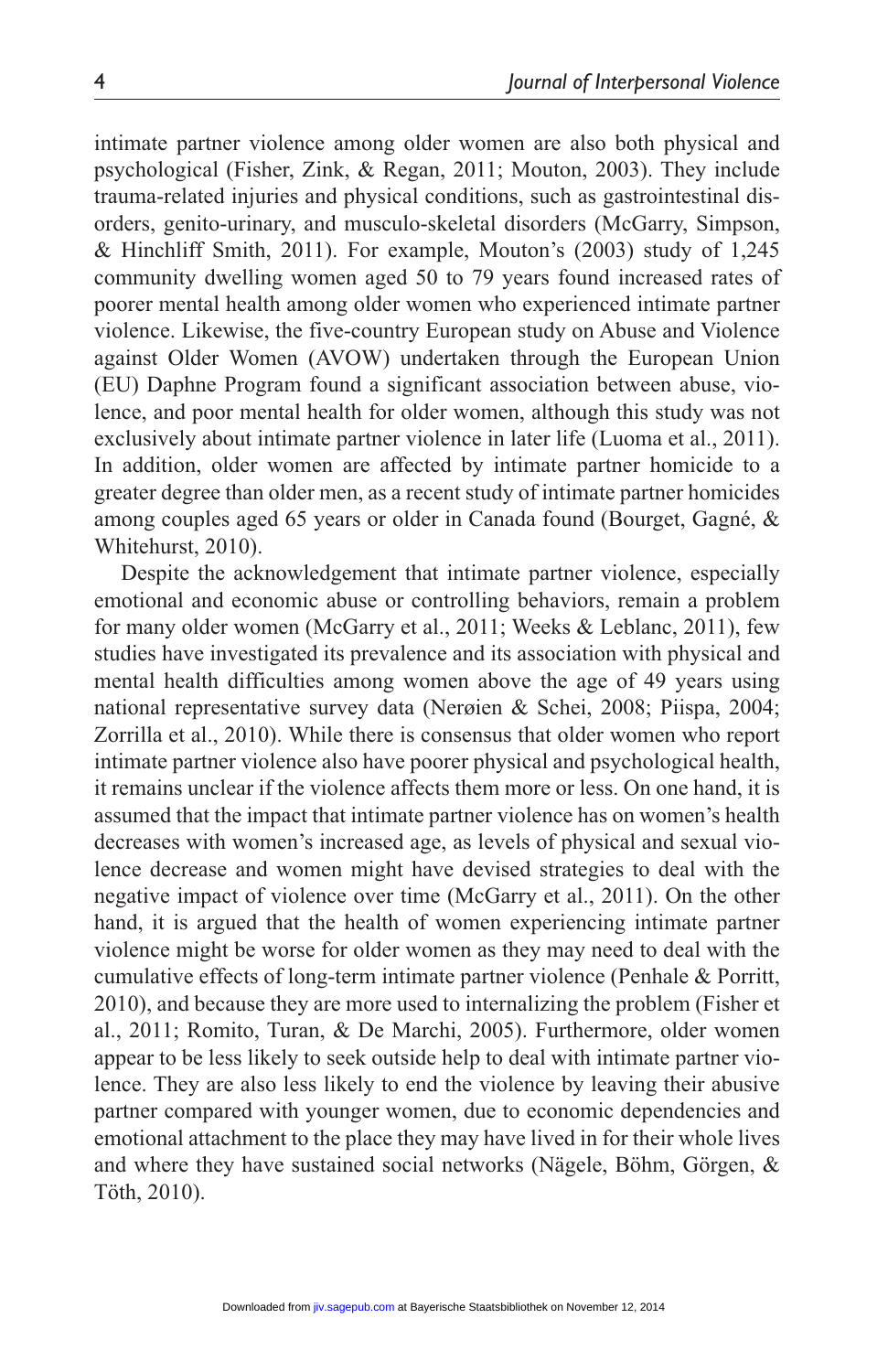This article seeks to build on the acknowledgement of the existence of multiple forms of abuse in old age. It addresses the lack of national representative data on violence against older women by using the German national representative survey data on violence against women to explore the prevalence of different forms of intimate partner violence and their association with women's health symptoms, predominantly among women aged 50 to 65 years, and women aged 66 to 86 years.

### **Methods**

#### *Survey*

The data employed in this analysis were derived from the national representative study "Health, Well-Being and Personal Safety of Women in Germany." The Federal Ministry for Family Affairs, Senior Citizens, Women and Youth commissioned this cross-sectional survey, which was conducted by the Centre for Women's Studies at the University of Bielefeld in cooperation with the Institute for Applied Social Sciences in 2003 (Müller & Schröttle, 2004).

For this study, women were randomly selected from registration lists from 250 randomly chosen communities throughout Germany. All selected women received a personalized letter about the study, which contained information on the study, details of the randomized selection process, data privacy laws, and the voluntary nature of participation in the survey. Specially trained female interviewers experienced in conducting surveys on sensitive issues contacted the women upon receipt of the letters to arrange an interview. The interviewers provided all participating women with information on local and national violence services after completion of the interview. Women received a free telephone calling card for their participation. A total of 10,264 women aged between 16 and 86 years from across Germany participated in the survey (Müller & Schröttle, 2004).

The interview process started with a face-to-face interview about women's personal and social environment, feelings of safety, health, and their experiences of violence and abuse by any perpetrator. In addition, women were asked to provide information on their experiences of psychological, physical, and sexual partner violence through a written questionnaire, which they were asked to complete on their own following the face-to-face interview (Müller & Schröttle, 2004). While the face-to-face interviews lasted on average 64 min, the written questionnaire was completed in an average of 18 min. The overall response rate was 52%. When compared with a survey with mandatory participation, younger and older women, as well as women with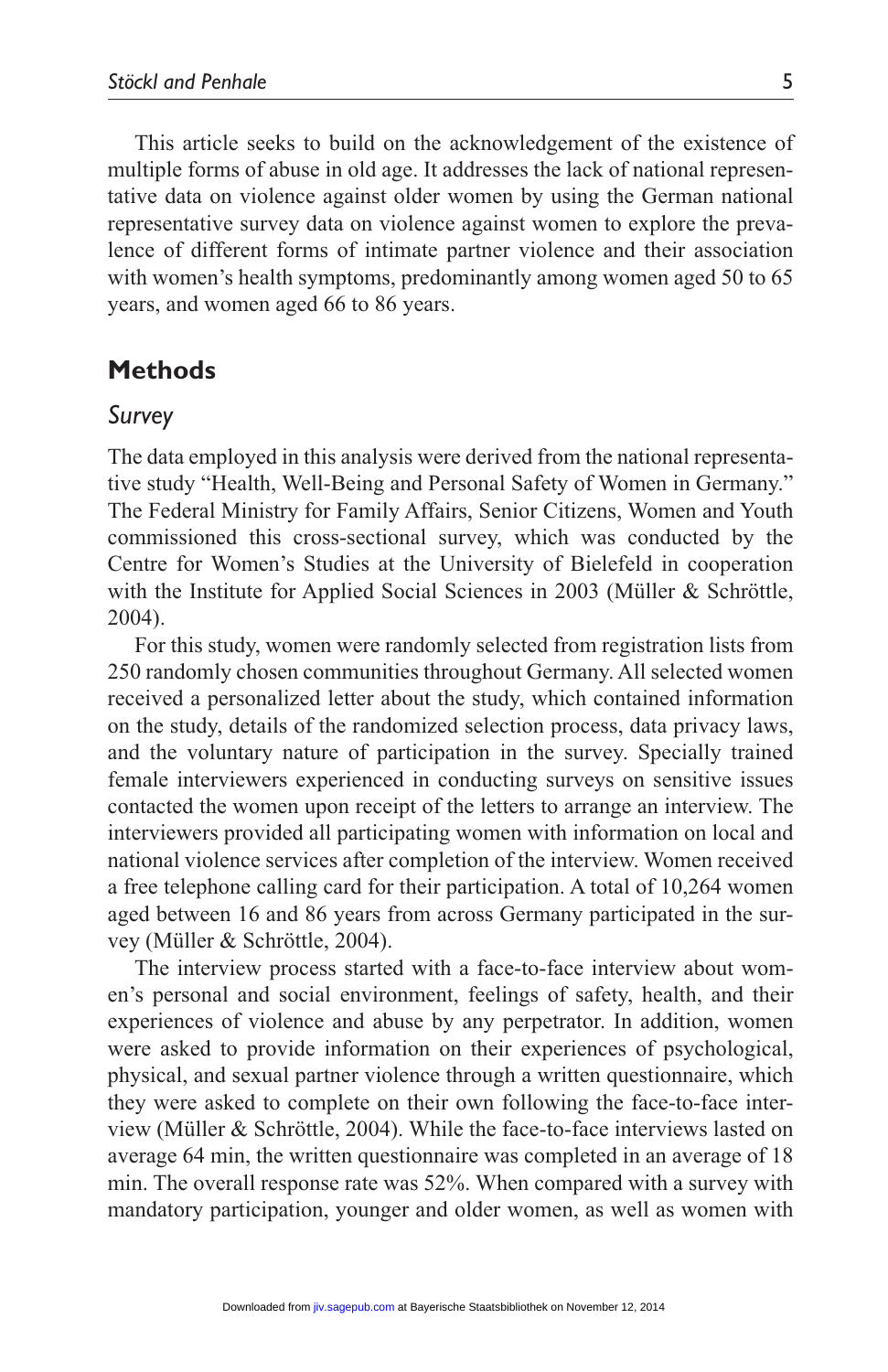low educational degrees, were underrepresented, while women from urban areas and the former East Germany were overrepresented. These imbalances were addressed with weights provided by the available Micro Census. Further details on the study have been described elsewhere (Müller & Schröttle, 2004; Stöckl, Watts, & Penhale, 2012).

## *Sample*

This study focused on women aged 16 to 49 years, 50 to 65 years, and 66 to 86 years who were currently in a relationship. Two age categories were chosen to acknowledge the heterogeneity among older women. The first category are women aged 50 to 65 years, as this age group is likely to still be part of the labor market and, therefore, enjoying a certain financial independence that might increase their abilities to leave an abusive partner. Also, they are more likely to enjoy a better health overall than women in the older category. Women aged 66 to 86 years comprise those who are above retirement age and might, therefore, be more dependent on their partner's income and pension to consider leaving the relationship. In addition, they could face increased levels of declining physical abilities. Whereas it would have been preferable to conduct a more nuanced analysis with narrower age categories, this was not possible due to the small number of women aged 65 years or older who participated in the study, and the resulting impact this would have had on the significance of the findings. Nevertheless, using two categories is still an improvement on existing quantitative literature on intimate partner violence among older women, which rarely distinguish women above the reproductive age (Fisher et al., 2011; Piispa, 2004). Women aged 16 to 49 years were not analyzed in narrower categories as they mainly served as a comparison group for older women, given that the majority of existing studies on the health effects of intimate partner violence focused on women of reproductive age.

## *Measurement of Intimate Partner Abuse*

This study measured physical and or sexual intimate partner violence, emotional abuse, economic abuse, and controlling behavior. The measurement of physical intimate partner violence was based on a modified version of the revised Conflict Tactics Scale (Straus et al., 1996), which inquired about specific acts of physical violence. Questions on sexual violence by an intimate partner were based on five different acts of sexual violence by an intimate partner. In comparison with the questions on physical violence, they were based on a more narrow definition of explicitly criminal forms of sexual violence. Women who reported experiencing an item of physical or sexual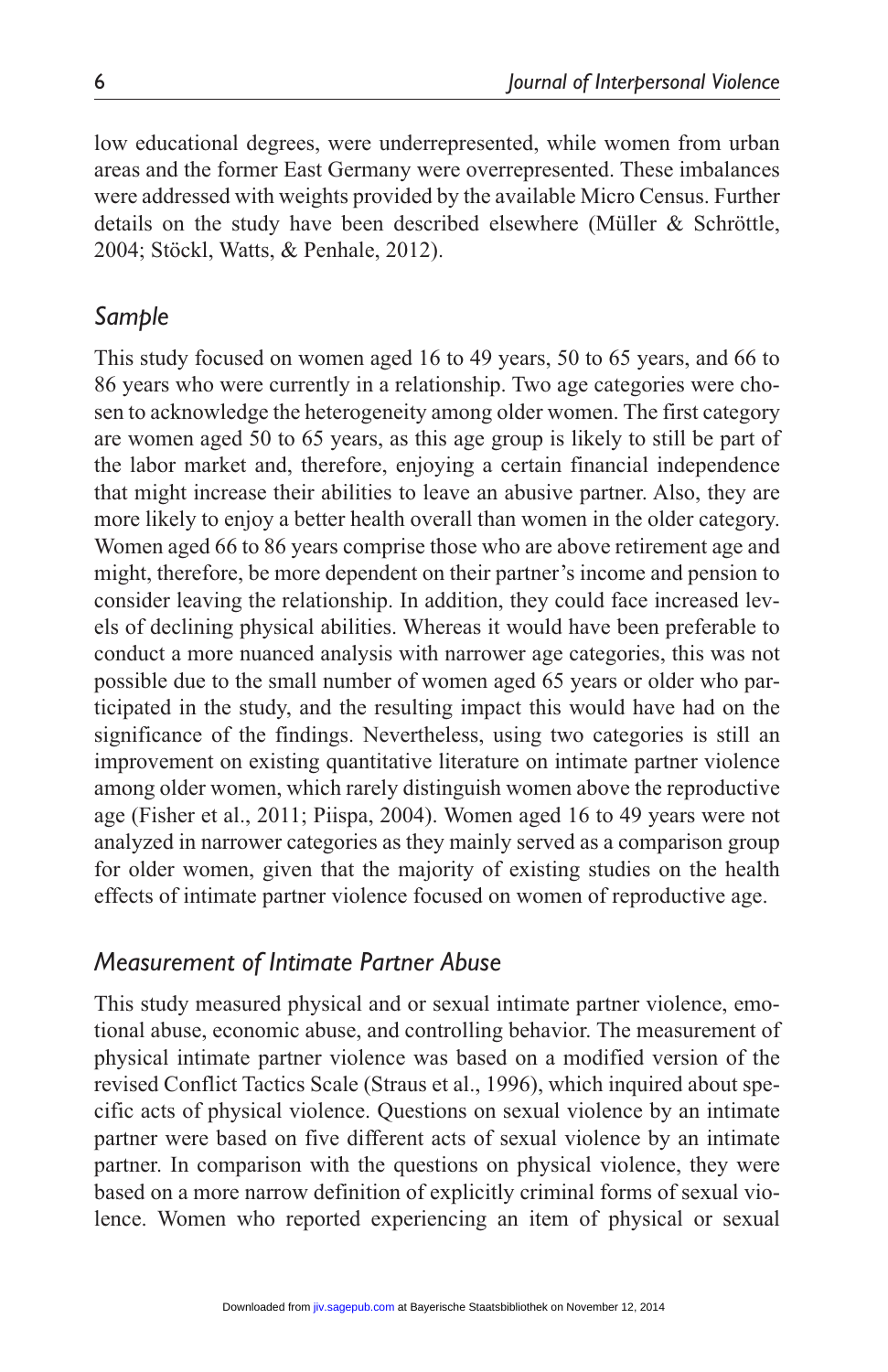violence by their partner once or more than once in the last year were considered to have experienced physical or sexual intimate partner violence.

Measurements for economic abuse, emotional abuse, and controlling behavior were derived from a list of 33 questions (for details on question contents, see Table 2). These covered different types of emotionally or economically abusive or controlling behaviors that women experience by their current partner. Women could answer whether this behavior by their partner was common or not applicable. Different from the questions on physical and sexual intimate partner violence, the 33 questions were asked in the present tense as they related to the current behavior of women's current partners. It is assumed that these behaviors are likely to have occurred in the last year.

As there is no standardized definition or measurement of economic abuse, emotional intimate partner abuse, or controlling behavior, a principal component factor analysis was conducted to identify the latent forms of abuse. All 33 questions loaded clearly to a category that is commonly understood as emotional abuse, economic abuse, or controlling behavior.

All women who answered positively to at least one of the questions on physical and sexual violence in the last year or emotional abuse, controlling behavior, or economic abuse by their current partner were considered to have experienced violence by a current partner. Intimate partner violence by a prior or deceased partner could not be considered because questions on emotional abuse, controlling behavior, and economic abuse were only asked in relation to women's current partners. The focus on the last year's and current experiences of intimate partner violence may impact the findings because it is known that women's experience of intimate partner violence can still affect their physical and mental health even if the relationship has ended, and, moreover, that these impacts may endure over lengthy periods (Bonomi et al., 2006; Ellsberg et al., 2008). However, by measuring multiple forms of abuse and not solely focusing on physical and sexual violence, this bias might be reduced, as existing research on intimate partner violence among older women suggests that abused older women often report long histories of abuse, because one form of abuse is often followed by another (Nägele et al., 2010).

## *Measurement of Women's Physical and Mental Health*

The survey instrument measured women's current physical and psychological health, their history of injuries, and weight problems through 50 questions, which were not based on standardized measures. To reduce the existing information on women's health to workable and objective measurement, a principal component factor analysis was conducted. The resulting health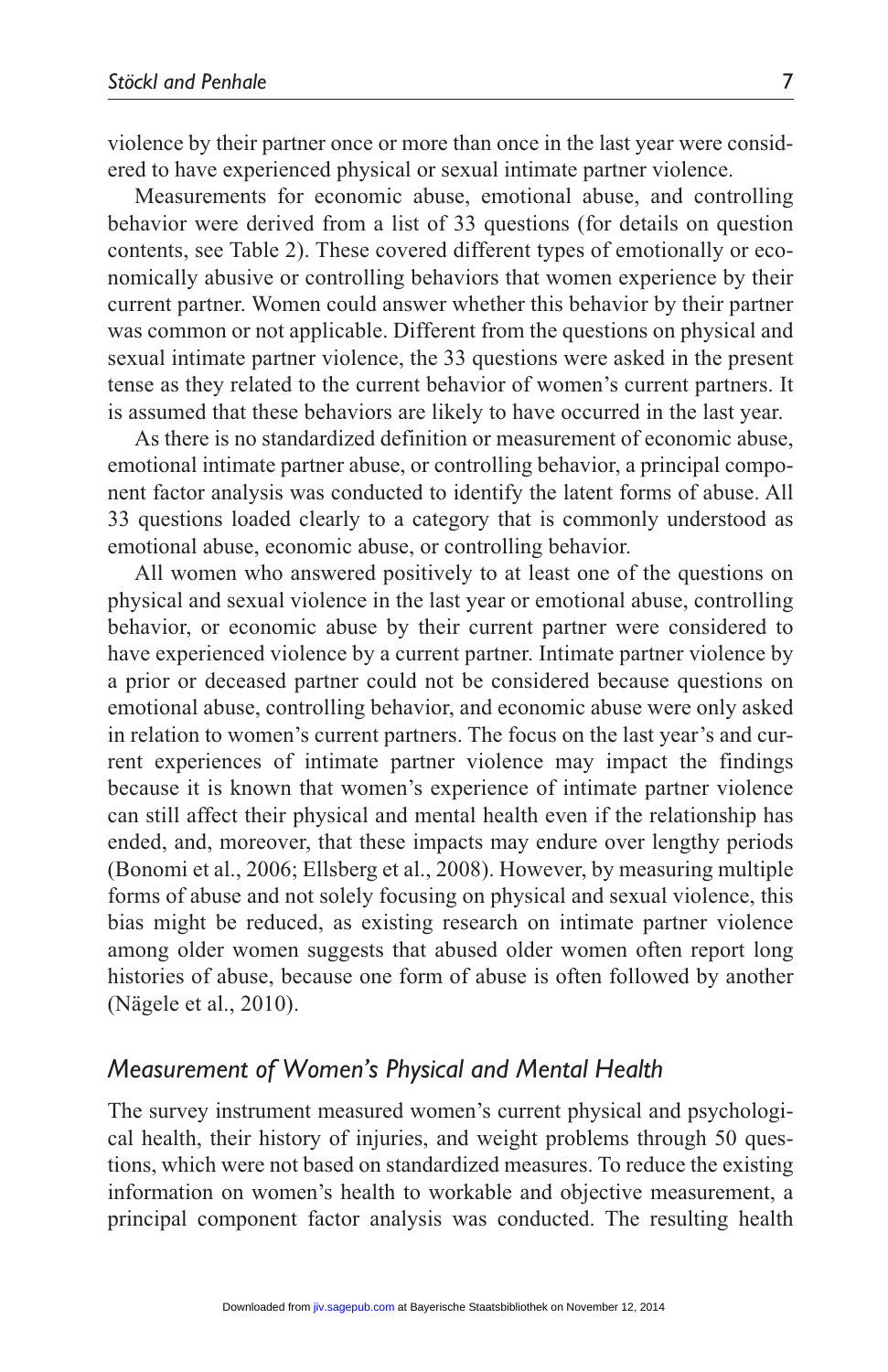indicators were further adjusted following a discussion with a medical doctor to ensure that the derived categories resonated with existing health assessment categories. Women were considered to be positive for one of the health indicators if they reported experiencing one of symptoms in the respective category *often, frequently*, or *rarely*. The *gastrointestinal syndromes* in the last 12 months captured digestion problems, nausea, and eating disorders; the *psychosomatic symptoms* in the last 12 months covered feeling powerless in arms and legs, numbness and thrombosis problems, shaking and nervous twitching, cramps and paralysis, heart and circulation illness, strong sweating, dizziness, low blood pressure, breathlessness, lost voice, and chronic throat problems; and the *pelvic problems* in the last 12 months included pain in the abdomen, pain or infections in intimate areas, sexual problems, menstrual pain, and menstruation being too strong, weak, or irregular. The category *mild psychological problems* in the last 12 months included stress, concentration issues, feeling weak and tired, sleeping problems, nervousness, feeling depressed, lack of motivation, and feeling overwhelmed by everything, whereas *strong psychological problems* in the last 12 months captured feeling fearful or worthless, wanting to die or hurt herself, as well as being a shopaholic. The category *allergy* only contains one question, asking whether the woman suffered from allergies in the last 12 months, and the category *weight issues* asked whether the woman had problems to maintain her weight. In addition, we also analyzed a question on the type of injuries women obtained from their experience of physical and/or sexual intimate partner violence in the descriptive analysis.

## *Statistical Analysis*

This analysis investigated the prevalence of different forms of violence and its associations with physical and mental health symptoms for women aged 16 to 49 years, 50 to 65 years, and 66 to 86 years who were currently in a relationship.

The analysis is based on descriptive statistics on the prevalence of different forms of intimate partner violence and the prevalence of injuries among women who experienced physical and/or sexual intimate partner violence in the three different age groups. Associations between health indicators and different forms of violence were explored by cross tabulations, chi-square statistics, and adjusted odds ratios using multivariate logistic regressions. The dependent variables of the logistic regressions were the health symptoms created through the factor analysis. Physical and/or sexual intimate partner violence, economic abuse, emotional abuse, and controlling behavior were the independent variables. In the final regression, the independent variable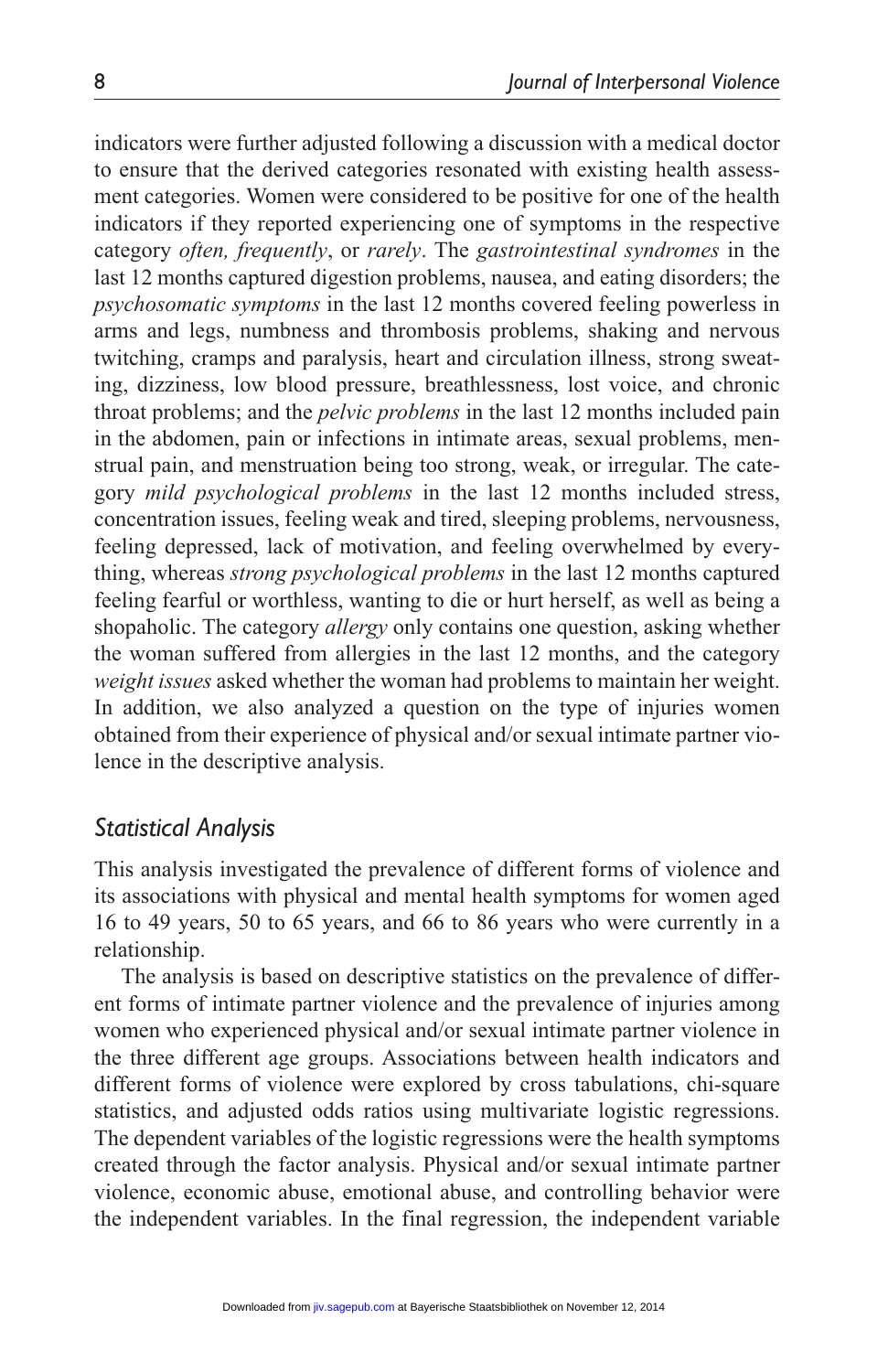was the experience of any form of abuse. Adjusting variables included women's occupational training, marital status, number of children, whether they live in an anonymous versus non-anonymous neighborhood, or in an urban versus rural area. Data were missing for less than 5% of respondents for the physical and mental health variables, and women with missing data were excluded from analyses with that variable. The amount of missing information for emotional abuse, controlling behavior, and economic abuse by a current partner is 9% among women aged 16 to 49 years, 11% among women aged 50 to 65 years, and 16% among women above the age of 66 years. Reasons for missing information are that the women either did not participate in the written questionnaire where the questions on current partner's behaviors were posted, or because they did not answer these specific questions. Reasons for nonparticipation or item nonresponse were mainly health related, such as tiredness, visual impairment, or other disabilities or illnesses. In addition, interviews with women above the age of 55 years were more often interrupted by a partner and, therefore, had to be terminated early (Müller & Schröttle, 2004).

Statistical significance is considered at the 5% level. All data were analyzed using STATA 12. As this study is based on cross-sectional data, no interpretation is possible regarding causality and temporality. The low number of women aged 66 to 86 years who reported experiencing physical and sexual violence did not allow conducting a univariate or multivariate analysis among this group, despite the large overall sample size.

## **Results**

In total, 4,448 women aged 16 to 49 years, 2,030 women aged 50 to 65 years, and 779 women aged 66 to 86 years participated in the survey and were currently in a relationship. Younger women were more likely to have high school or university education (16 to 49 years:  $25\%$ , 50 to 65 years:  $11\%$ , and 66 to 86 years: 6%), to have a partner with high school or university education (15 to 49 years: 32%, 50 to 65 years: 25%, and 66 to 86 years: 17%), to be employed (15 to 49 years: 67%, 50 to 65 years: 42%, and 66 to 86 years: 3%), to have a partner who was employed (15 to 49 years: 86%, 50 to 65 years: 43%, and 66 to 86 years: 2%), and to be of a nationality other than German than older women (15 to 49 years: 9%, 50 to 65 years: 4%, and 66 to 86 years: 2%), or to have a partner of a different nationality (15 to 49 years: 10%, 50 to 65 years: 4%, and 66 to 86 years: 1%). Older women were more likely to live with their current partner (15 to 49 years: 83%, 50 to 65 years: 96%, and 66 to 86 years: 96%). The older women became, the less likely it was that they were living in the same house as their children (15-49 years: 66%, 50-65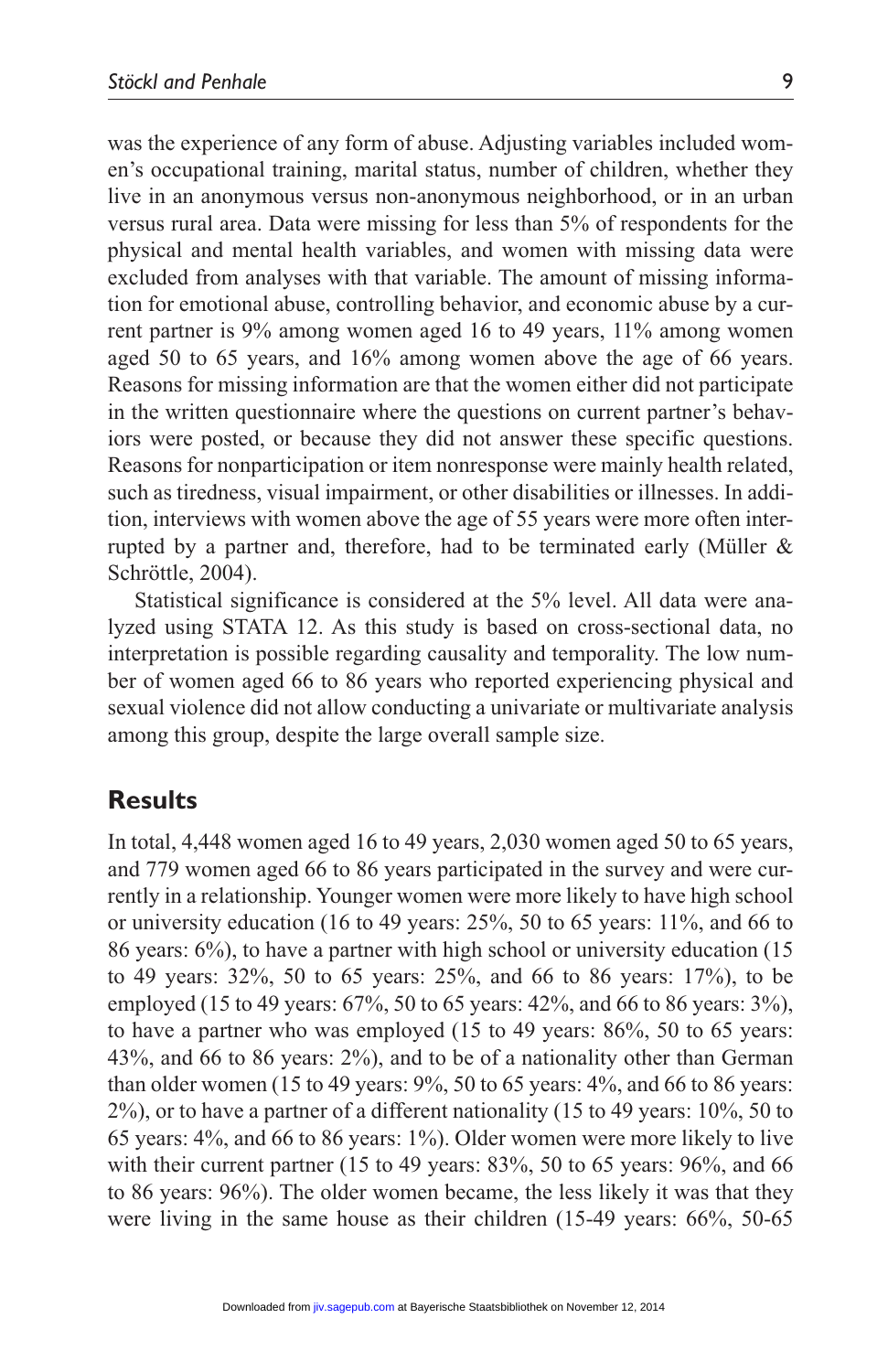|                                          | 15-49 Years  |    | 50-65 Years |    | 66-86 Years |                |
|------------------------------------------|--------------|----|-------------|----|-------------|----------------|
|                                          | $\mathsf{N}$ | %  | N           | %  | N           | ℅              |
| Women's occupational training level      |              |    |             |    |             |                |
| No occupational training                 | 523          | 12 | 305         | 15 | 246         | 32             |
| Occupational training                    | 3,925        | 88 | 1,725       | 85 | 533         | 68             |
| Relationship status                      |              |    |             |    |             |                |
| Married or widowed                       | 3,016        | 68 | 1,890       | 93 | 759         | 98             |
| Single                                   | 1,138        | 26 | 24          | ı  | 5           |                |
| Divorced/separated                       | 285          | 6  | $ $  4      | 6  | 4           | $\mathfrak{p}$ |
| Number of children                       |              |    |             |    |             |                |
| No child                                 | 1,214        | 27 | 185         | 9  | 64          | 8              |
| I-2 children                             | 2,545        | 57 | 1,359       | 67 | 467         | 60             |
| 3-12 children                            | 685          | 15 | 485         | 24 | 247         | 32             |
| Women's perception of their neighborhood |              |    |             |    |             |                |
| Good neighborhood                        | 2,496        | 57 | 1,245       | 62 | 472         | 61             |
| Anonymous                                | 1,906        | 43 | 774         | 38 | 304         | 39             |
| Woman lives in a rural or urban area     |              |    |             |    |             |                |
| Urban                                    | 3.034        | 68 | 1,370       | 67 | 508         | 65             |
| Rural                                    | 1,414        | 32 | 660         | 33 | 271         | 35             |

**Table 1.** Women's Socio-Demographic Characteristics According to Their Age Groups.

years: 23%, and 66-86 years: 6%). Additional socio-demographic factors used in the multivariate analysis are outlined in Table 1.

# *Prevalence of Different Forms of Abuse*

This study investigated four different forms of intimate partner violence physical and sexual violence, emotional abuse, controlling behavior, and economic abuse. As seen in Table 2, the prevalence rates of these forms of violence were nearly the same across all the age groups, except for physical and/or sexual intimate partner violence in the last year. Physical and sexual intimate partner violence in the last year decreased from 8% among women aged 16 to 49 years to 3% among women aged 50 to 65 years, and further down to 1% among women aged 66 to 86 years. Of the women aged 16 to 49 years, 33% experienced all forms of abuse by their current partner; among the women aged 50 to 65 years, the prevalence of all forms was 30%; and among women above the age of 65 years, the similar prevalence rate was 27%.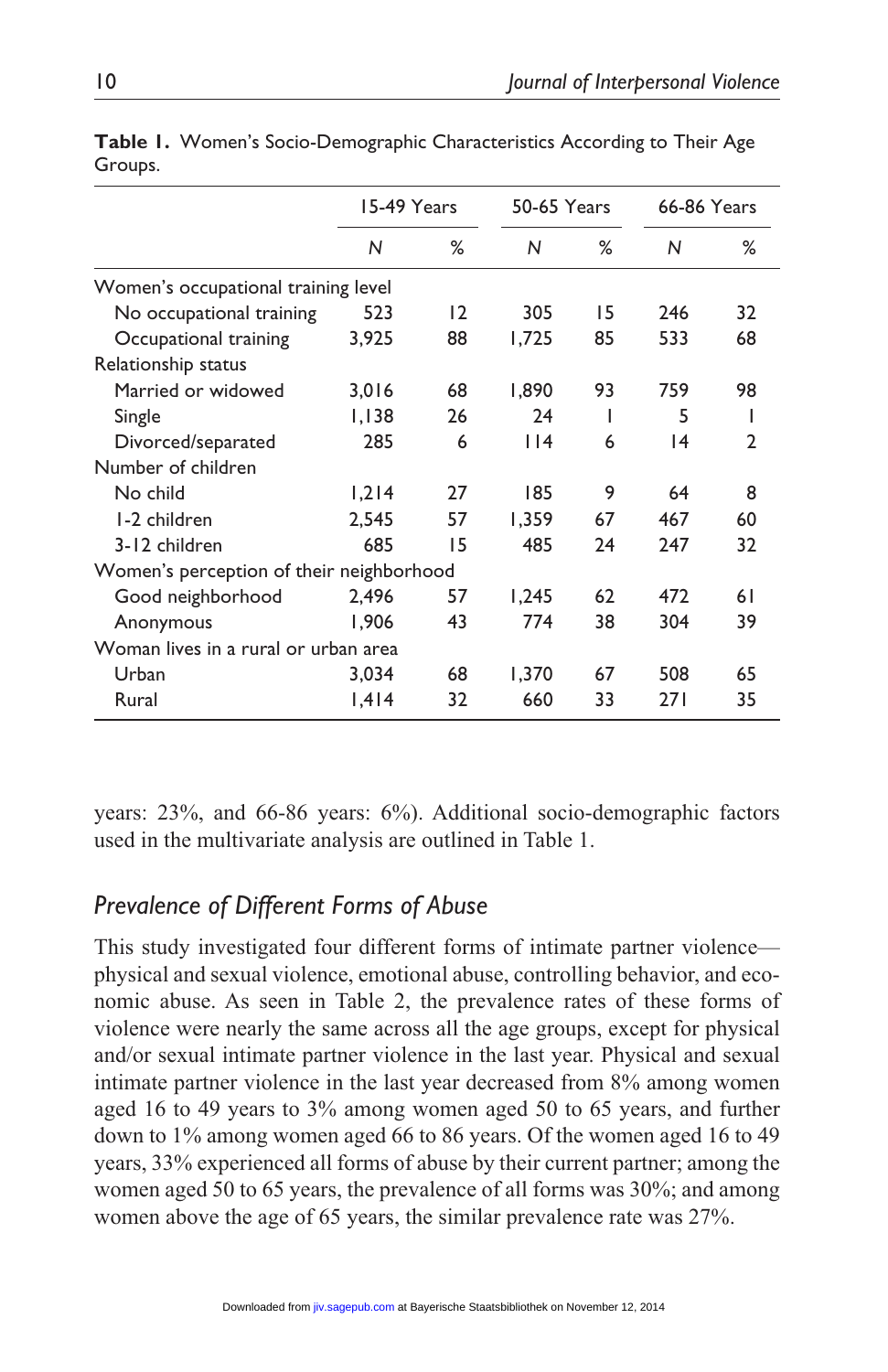|                                                                                                     | 16-49 Years     |                |     | 50-65 Years     | 66-86 Years     |    |
|-----------------------------------------------------------------------------------------------------|-----------------|----------------|-----|-----------------|-----------------|----|
|                                                                                                     |                 |                |     |                 | z               |    |
|                                                                                                     | z               | ৯ৎ             | z   | ৯ৎ              |                 | ৯ৎ |
| Physical or sexual violence, or both in the last year                                               | $\frac{374}{5}$ | $\infty$       | 2S  |                 |                 |    |
| (Partner pushed, lightly slapped, bit or scratched her, twisted her arm, kicked,                    |                 |                |     |                 |                 |    |
| shoved, hardly slapped or threw something at her, hit her with an object,                           |                 |                |     |                 |                 |    |
| seriously threatened to assault or kill her, hit her with a fist, beat her up,                      |                 |                |     |                 |                 |    |
| strangled, scalded or burned, threatened or injured her with a weapon,                              |                 |                |     |                 |                 |    |
| physically assault her in another way and tried to or actually forced her to<br>sexual intercourse) |                 |                |     |                 |                 |    |
| Emotional abuse in women's current relationship                                                     | 514             | $\tilde{=}$    | 236 | $\tilde{ }$     | 83              |    |
| (Partner says she is ridiculous, stupid or incapable, ignores her, does not answer                  |                 |                |     |                 |                 |    |
| her questions, pretends that she is not there, intimidates her when she has                         |                 |                |     |                 |                 |    |
| a different opinion or with his angry, unpredictable and aggressive behavior,                       |                 |                |     |                 |                 |    |
| blames her for everything and makes her feel guilty, scolds her, insults her or                     |                 |                |     |                 |                 |    |
| purposefully says things to hurt her or puts her down in front of others)                           |                 |                |     |                 |                 |    |
| Controlling behavior in women's current relationship                                                | 868             |                | 378 | $\overline{2}$  | $\overline{37}$ |    |
| (Partner is jealous and prevents contacts with other men or women, makes                            |                 |                |     |                 |                 |    |
| decisions that concern me or both of us on his own, controls exactly where I go                     |                 |                |     |                 |                 |    |
| and with whom what I do and when I come back, controls my post, my phone                            |                 |                |     |                 |                 |    |
| calls and my e-mails, prevents me meeting friends, acquaintances or relatives and                   |                 |                |     |                 |                 |    |
| decides what I should or should not do)                                                             |                 |                |     |                 |                 |    |
| Economic abuse in women's current relationship                                                      | 497             | $\overline{C}$ | 253 | $\overline{4}$  | 88              |    |
| (Partner controls exactly how much money I spend on what, makes me feel that                        |                 |                |     |                 |                 |    |
| I am financially dependent on him and does not let me decide about money or                         |                 |                |     |                 |                 |    |
| things I want to buy by myself)                                                                     |                 |                |     |                 |                 |    |
| Any form of abuse behavior                                                                          | 1,463           | 33             | 617 | $\overline{30}$ | $\frac{2}{3}$   | 27 |

Table 2. Prevalence of Different Forms of Abuse According to Women's Age. **Table 2.** Prevalence of Different Forms of Abuse According to Women's Age.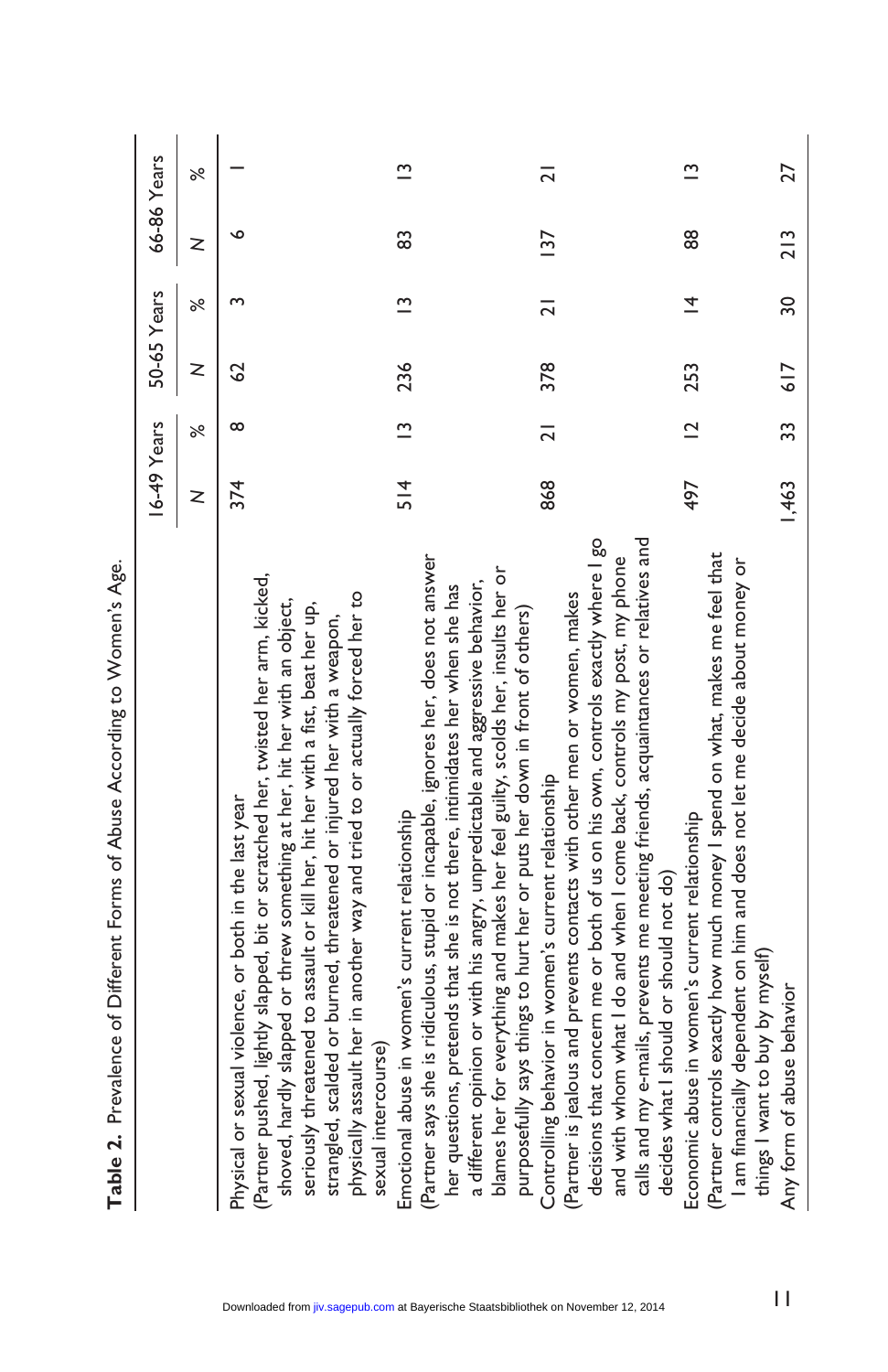A detailed analysis of the distribution of the different forms of violence found that the most frequent form of intimate partner violence that women across all age groups experienced if they reported any form of abuse by their partner was controlling behavior without the presence of other forms of abuse, with 28% of all women aged 16 to 49 years, 29% of all women aged 50 to 65 years, and 33% of all women aged 66 to 86 years who reported any form of violence reporting only experiencing of controlling behavior. Experiencing a combination of all four forms of violence was only stated by 3% (15 to 49 years) and 2% (50 to 65 years) of the women. None of the women aged 66 to 86 years reported experiencing all four forms of intimate partner violence.

Among those women who reported any form of abuse, economic abuse only was the second most prevalent form of abuse, at 17% among women aged 50 years or older, compared with a slightly lower figure of 13% for women younger than 49 years (and 15% for women between 66 and 86 years). Whereas women younger than 65 years only reported emotional abuse at a rate of 13%, women older than 66 years reported emotional abuse only in 12% of situations. In addition, more older women (66 years plus) experienced emotional abuse and controlling behavior, but not controlling behavior or physical and sexual intimate partner violence than younger women (12% as compared with 11% and 9%, respectively). They were also more likely to experience a combination of emotional abuse, economic abuse, and controlling behavior but not physical and sexual violence (11% compared with 7% and 8% for both the other groups).

Hematoma and blue spots as a result of physical and/or sexual intimate partner violence were reported among 58% of the women aged 15 to 49 years, 57% of the women aged 50 to 65 years, and 33% of the women aged 66 to 86 years. Women aged 66 to 86 years, with 17%, were significantly more likely to report a torn muscle or a dislocated joint, and, with 20%, to report a broken bone than women aged 15 to 49 years (13% and 3%, respectively) and women aged 50 to 65 years (12% and 3%, respectively) as a result of physical intimate partner violence.

## *Associations With Physical and Mental Health Symptoms*

Tables 3 and 4 both show how each form of intimate partner violence is associated with different health symptoms across the different age groups. The experience of physical and sexual intimate partner violence in the last year was significantly associated with all health symptoms investigated among women aged 16 to 49 years, and nearly all among women aged 50 to 65 years (Table 2). For women aged 66 to 86 years, the experience of physical and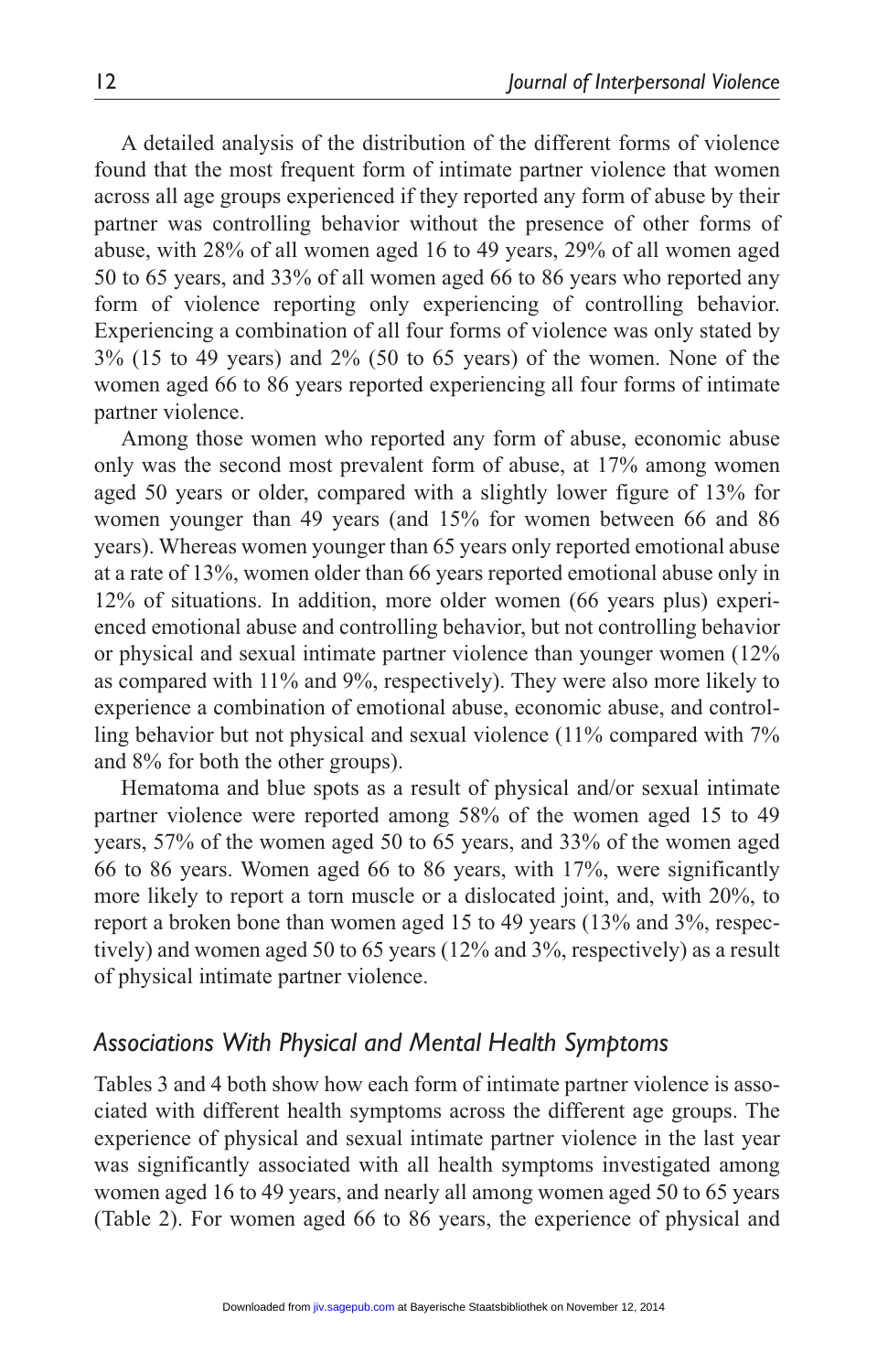| $\aleph$                                                     |                            |           | Sexual and Physical Violence |                |             |           |                           |                | Emotional Abuse           |               |                           |
|--------------------------------------------------------------|----------------------------|-----------|------------------------------|----------------|-------------|-----------|---------------------------|----------------|---------------------------|---------------|---------------------------|
|                                                              | 16-49 Years                |           | 50-65 Years                  |                | 66-86 Years |           | 16-49 Years               |                | 50-65 Years               |               | 66-86 Years               |
|                                                              | OR (95% CI)                | $\approx$ | OR (95% CI)                  | $\aleph$       | OR (95% CI) | $\approx$ | OR (95% CI)               | $\approx$      | OR (95% CI)               | ৯ৎ            | OR (95% CI)               |
| 72<br>syndromes in the<br>Gastrointestinal<br>last year      | [1.49, 2.69]<br>$2.00***$  | S0        | [0.60, 1.86]<br>$-0.1$       | 74             |             | 65        | [1.21, 1.93]<br>$1.53***$ | 5              | [1.32, 2.51]<br>$1.82***$ | \$            | [1.65, 4.99]<br>$2.87***$ |
| 88<br>symptoms in the<br>Psychosomatic<br>last year          | [1.59, 2.69]<br>$2.34***$  | 92        | [0.84, 5.18]<br>2.09         | $\overline{0}$ | I           | 85        | [1.65, 2.92]<br>$2.18***$ | 93             | [1.41, 4.65]<br>$2.56***$ | $\frac{4}{5}$ | [0.54, 4.44]<br>1.54      |
| 77<br>Pelvic problems in<br>the last year                    | 1.56, 2.89]<br>$2.13***$   | 5         | [1.43, 4.53]<br>$2.55***$    | 38             | I           | $^{14}$   | [1.58, 2.58]<br>$2.02***$ | $\overline{4}$ | [1.30, 2.54]<br>$1.82***$ | ది            | [0.92, 3.21]<br>1.72      |
| 58<br>Allergy in the last<br>year                            | 1.12, 1.91<br>$1.46**$     |           | [0.81, 2.68]<br>$-1.48$      | 52             | I           | ĸ         | [1.03, 1.62]<br>$1.29*$   |                | [1.22, 2.35]<br>$1.69**$  | 39            | [0.68, 2.19]<br>1.22      |
| 8<br>Mild psychological<br>problems in the<br>last year      | [1.91, 29.80]<br>$7.55***$ | 5         | [0.47, 15.46]<br>2.70        | 86             | I           | 66        | [1.62, 9.76]<br>$3.98***$ | 56             | [1.33, 7.73]<br>$3.21*$   | $\frac{8}{1}$ | [1.00, 1.00]              |
| 9<br>problems in the<br>psychological<br>last year<br>Strong | [1.74, 2.99]<br>$2.28***$  | 59        | [1.81, 5.79]<br>$3.24***$    | SO             |             | ತ         | [2.35, 3.73]<br>$2.96***$ | $\frac{8}{3}$  | [1.76, 3.41]<br>$2.45***$ | 43            | [1.47, 4.37]<br>$2.53***$ |
| ≂<br>Problems with<br>weight                                 | [1.09, 1.86]<br>$1.43***$  | \$9       | [0.82, 2.69]<br>1.48         | 74             |             | 72        | [1.46, 2.31]<br>$1.84***$ | 34             | $1.93***$                 | [1.39, 2.68]  | [1.10, 3.20]<br>$1.88^*$  |

Table 3. Health Symptoms Associated With Physical and/or Sexual Violence and Emotional Abuse by an Intimate Partner Across **Table 3.** Health Symptoms Associated With Physical and/or Sexual Violence and Emotional Abuse by an Intimate Partner Across Different Age Groups, Adjusted for Women's Occupational Training, Marital Status, Number of Children, Neighborhood Quality, Different Age Groups, Adjusted for Women's Occupational Training, Marital Status, Number of Children, Neighborhood Quality,

*Note*. CI = confidence interval; OR = odds ratio; bold values indicate statistical significance.

\**p* < .05. \*\**p* < .01. \*\*\**p* < .001.

 $*p < .05$ ,  $*p < .01$ ,  $*^{*p}p < .001$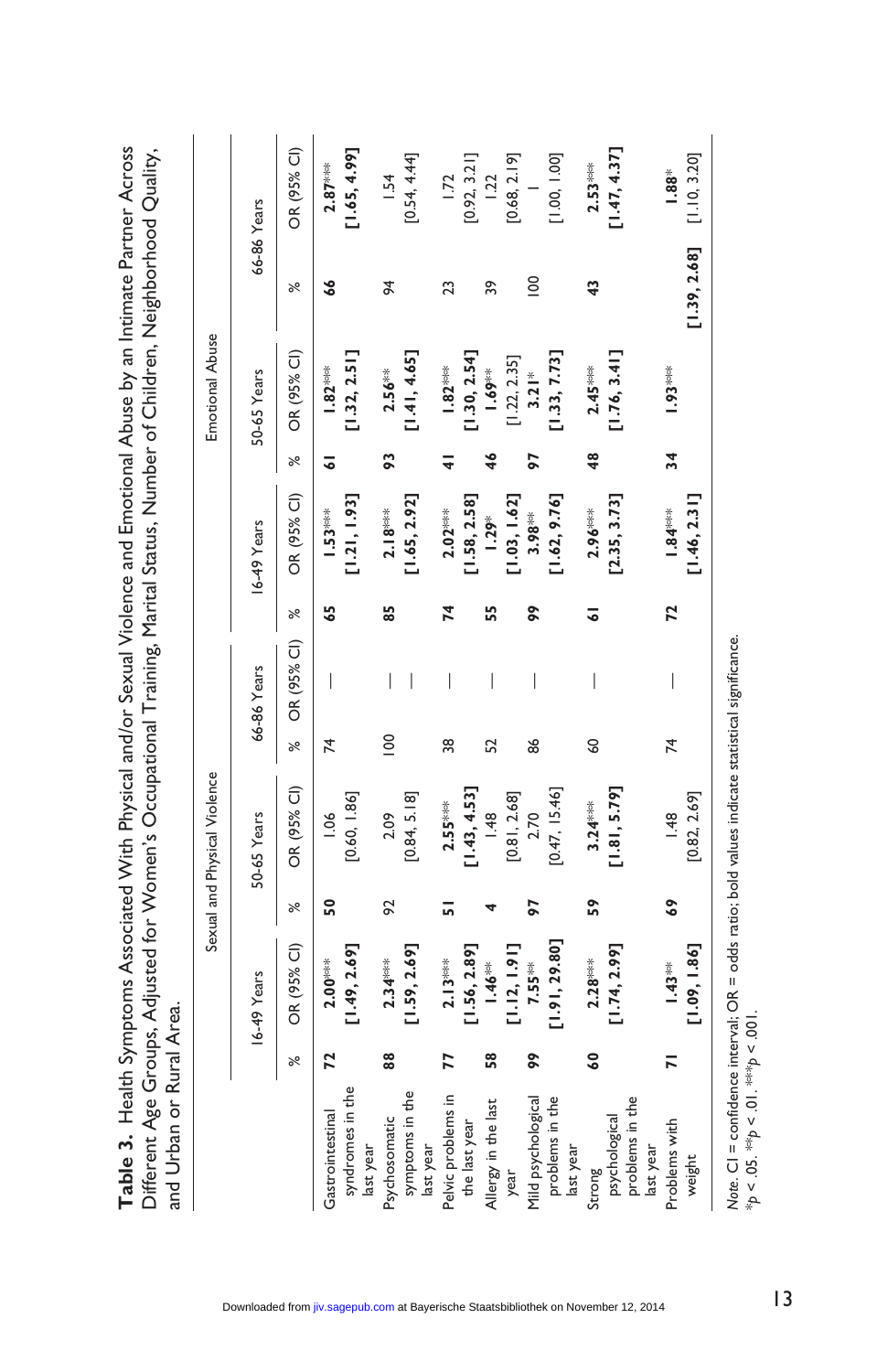|                             |               |                |           | Controlling Behavior |                |               |    |               |    | Economic Abuse |               |                |
|-----------------------------|---------------|----------------|-----------|----------------------|----------------|---------------|----|---------------|----|----------------|---------------|----------------|
|                             |               | 16-49 Years    |           | 50-65 Years          |                | 66-86 Years   |    | 16-49 Years   |    | 50-65 Years    |               | 66-86 Years    |
|                             | ৯ৎ            | OR (95% CI)    | $\approx$ | OR (95% CI)          | ৯ৎ             | OR (95% CI)   | ৯ৎ | OR (95% CI)   | ৯ৎ | OR (95% CI)    | $\approx$     | OR (95% CI)    |
| Gastrointestinal syndromes  | ತ             | $1.33***$      | 5S        | $\frac{14}{1}$       | $\frac{4}{3}$  | $1.54*$       | S9 | $\frac{8}{1}$ | SO | $1.75***$      | 24            | 1.62           |
| in the last year            |               | [1.11, 1.60]   |           | [1.08, 1.84]         |                | [1.98, 2.43]  |    | [0.94, 1.48]  |    | [1.27, 2.42]   |               | $0.93, 2.80$ ] |
| Psychosomatic symptoms in   | 80            | $1.52***$      | ຂ         | $\frac{1}{2}$        | 56             | $3.65*$       | 74 | 0.96          | ឝ  | $2.05*$        | 96            | 2.60           |
| the last year               |               | $1.22, 1.88$ ] |           | [1.09, 2.68]         |                | [1.22, 10.90] |    | [0.74, 1.24]  |    | $1.21, 3.46$ ] |               | [0.84, 8.06]   |
| Pelvic problems in the last | $\frac{8}{5}$ | $1.48***$      | 38        | $1.78***$            | $\overline{2}$ | $1.86*$       | 55 | $1.32*$       | 34 | 1.34           | 22            | 1.66           |
| year                        |               | [1.23, 1.79]   |           | 134, 2.36]           |                | [1.06, 3.28]  |    | [1.05, 1.67]  |    | [0.95, 1.89]   |               | $0.86, 3.21$ ] |
| Allergy in the last year    | ᇚ             | $\frac{8}{1}$  | 42        | $1.43*$              | 28             | 0.94          | 45 | 0.89          |    | $1.51*$        | 34            | 1.14           |
|                             |               | [0.98, 1.41]   |           | [1.08, 1.91]         |                | [0.57, 1.55]  |    | [0.70, 1.12]  |    | $1.07, 2.14$ ] |               | [0.62, 2.11]   |
| Mild psychological problems | 8             | $1.92*$        | 34        | 1.69                 | 56             | $3.85*$       | 96 | 0.88          | 50 | $\overline{5}$ | ဇွ            | $6.12*$        |
| in the last year            |               | [1.01, 3.64]   |           | 0.91, 3.16           |                | 1.24, 12.00   |    | [0.49, 1.59]  |    | 0.94, 3.87     |               | 1.55, 24.85]   |
| Strong psychological        | SO            | $1.87***$      | ៜ         | $1.92***$            |                | $2.78***$     |    | $1.90***$     | జ  | $1.63**$       | 43            | $2.53***$      |
| problems in the last year   |               | $1.56, 2.26$ ] |           | $1.45, 2.54$ ]       |                | 1.75, 4.42    |    | [1.51, 2.38]  |    | .16, 2.29      |               | [1.45, 4.41]   |
| Problems to keep weight     | 89            | $1.48**$       | 9         | $1.59***$            | ≇              | <b>1.35</b>   | 34 | $1.47***$     | 3  | $1.59***$      | $\frac{4}{6}$ | 1.40           |
|                             |               | [1.23, 1.71]   |           | 1.21, 2.08           |                | [0.85, 2.13]  |    | [1.17, 1.85]  |    | 1.13, 2.22     |               | [0.80, 2.45]   |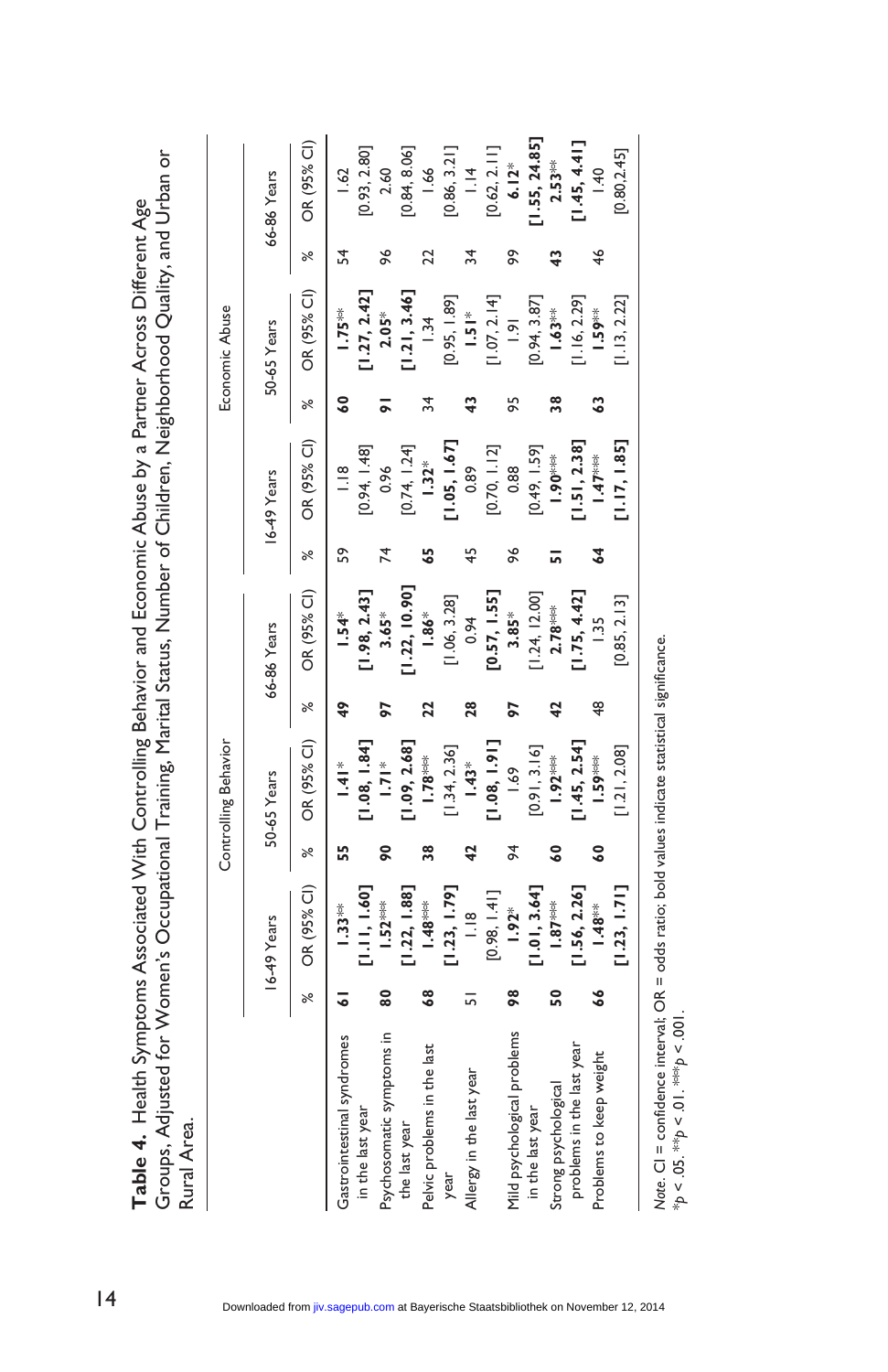sexual violence by their current partner could not be analyzed as only 6 women reported physical and sexual intimate partner violence in the last year. Furthermore, Table 3 also shows that emotional abuse was also strongly associated with nearly all health symptoms for women aged 16 to 49 years and women aged 50 to 65 years. However, women above the age of 65 years who experienced emotional abuse by their partner were significantly more likely to report gastrointestinal syndromes and strong psychological problems in the last year and to have reported problems with their weight.

The experience of controlling behavior was associated with health symptoms for women across all age groups, as can be seen in Table 4. Women across all age groups who had a partner who was controlling had higher likelihoods of experiencing gastrointestinal syndromes, psychosomatic symptoms, pelvic problems, and strong psychological problems. Controlling behavior was further associated with allergies and weight problems among women aged 50 to 65 years, mild psychological problems and weight problems among women aged 16 to 49 years, and mild psychological problems among women above the age of 65 years. Economic abuse showed fewer associations with health symptoms than other forms of intimate partner violence investigated in this study. As illustrated in Table 4, economic abuse showed most associations with health symptoms among women aged 50 to 65 years, being associated with increased gastrointestinal and psychosomatic syndromes, allergy and hair loss, and weight problems. Women below the age of 50 years who experienced economic abuse by their partner were more likely to report pelvic problems and weight problems, while women above the age of 65 years reported more mild psychological problems from such abuse. Women across all ages who experienced economic abuse by their partner were more likely to have strong psychological problems.

The associations between experiencing any form of violence with different health symptoms, as outlined in detail in the previous tables, are summarized in Table 5. Experiencing any form of intimate partner violence was associated with nearly all health symptoms among women of all age groups.

## **Discussion**

To the knowledge of the authors, this is the first study to investigate the prevalence of different forms of intimate partner violence among women aged 15 to 49 years, 50 to 65 years, and 66 to 86 years and to compare the health symptoms associated with those different forms of intimate partner violence across those different age groups, using nationally representative survey data. In agreement with previous findings of smaller scale studies (Straka & Montminy, 2006; Zink et al., 2006), there was a decrease in the prevalence of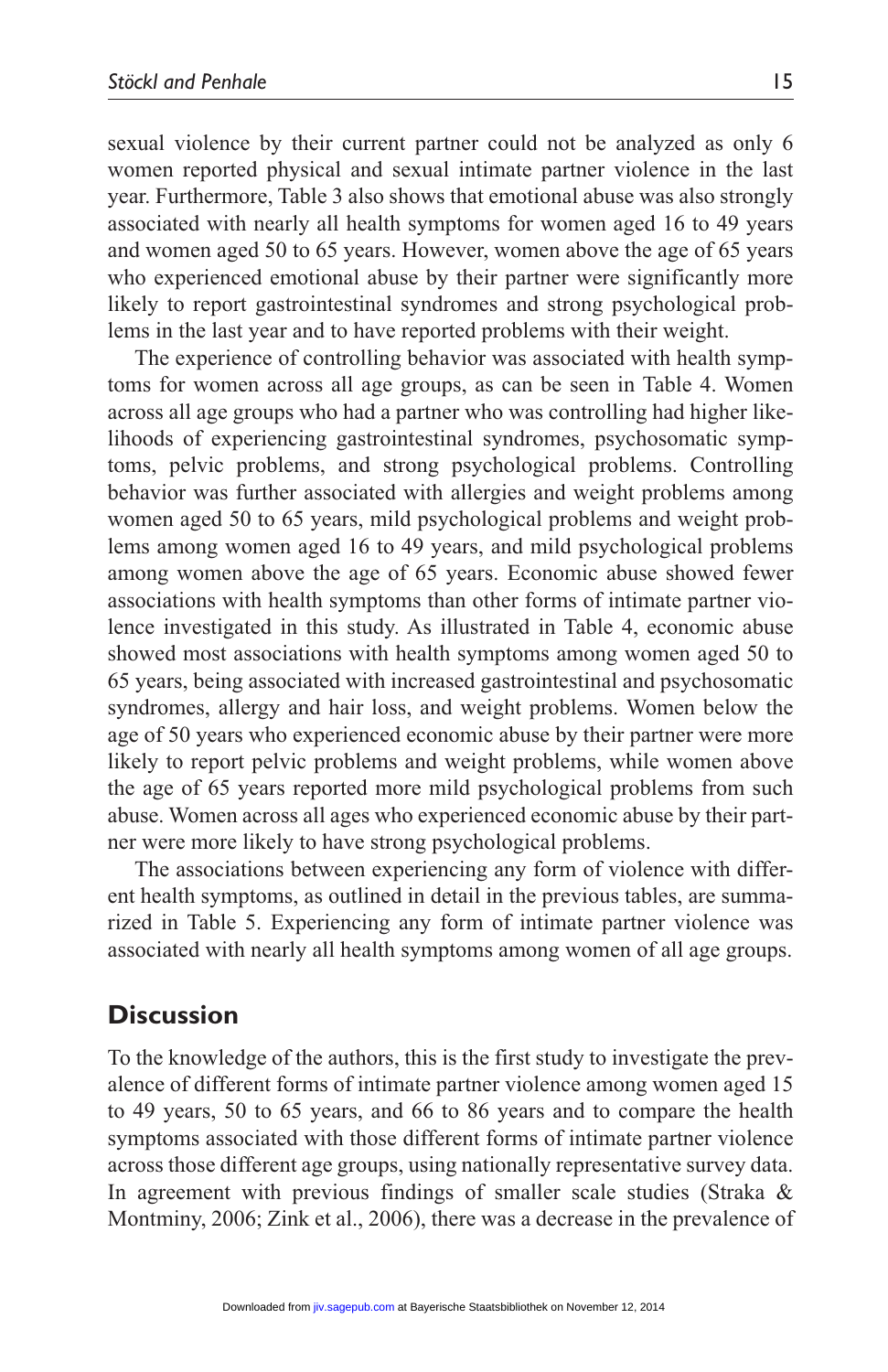|                                                      |                | 16-49 Years   |                           |               | 50-65 Years    |                           |                | 66-86 Years   |                                         |
|------------------------------------------------------|----------------|---------------|---------------------------|---------------|----------------|---------------------------|----------------|---------------|-----------------------------------------|
|                                                      | All %          | IPV %         | OR (95% CI)               | All %         | IPV %          | OR (95% CI)               | All %          | IPV %         | OR (95% CI)                             |
| syndromes in the last<br>Gastrointestinal<br>year    | 56             | ۰o            | [1.22, 1.66]<br>$1.42***$ | $\frac{6}{7}$ | 54             | [1.12, 1.77]<br>$1.41**$  | 4              | 54            | [1.24, 2.61]<br>$1.80***$               |
| Psychosomatic symptoms<br>in the last year           | $\overline{7}$ | 79            | [1.19, 1.69]<br>$1.42***$ | 85            | $\overline{5}$ | [1.56, 3.24]<br>$2.15***$ | $\overline{5}$ | 76            | [1.62, 8.25]<br>$3.66***$               |
| Pelvic problems in the last                          | SO             | 68            | [1.39, 1.90]<br>$1.62***$ | 28.9          | 36             | [1.29, 2.10]<br>$1.65***$ | 으              | ಸ             | [1.05, 2.78]<br>$-70*$                  |
| Allergy in the last year<br>year                     | $\frac{8}{4}$  | 52            | [1.05, 1.42]<br>$1.22***$ | 35            | $\frac{4}{3}$  | [1.12, 1.84]<br>$1.43***$ | 33             | 32            | [0.72, 1.67]<br>$\frac{80}{1}$          |
| problems in the last year<br>Mild psychological      | 96             | 98            | [1.51, 3.85]<br>$2.41***$ | 92            | 95             | [1.13, 3.07]<br>$1.86*$   | 92             | $\frac{8}{2}$ | [1.81, 10.20]<br>$4.29**$               |
| Strong psychological                                 | 38             | $\frac{6}{7}$ | [1.58, 2.16]<br>$1.85***$ | 30            | 38             | [1.37, 2.22]<br>$1.74***$ | 26             | 39            | $2.44***$                               |
| problems in the last year<br>Problems to keep weight | 59             | 65            | [1.31, 1.78]<br>$1.53***$ | 55            | 62             | [1.21, 1.92]<br>$1.52***$ | ╤              | S             | [1.63, 3.63]<br>[1.21, 2.63]<br>$1.79*$ |

16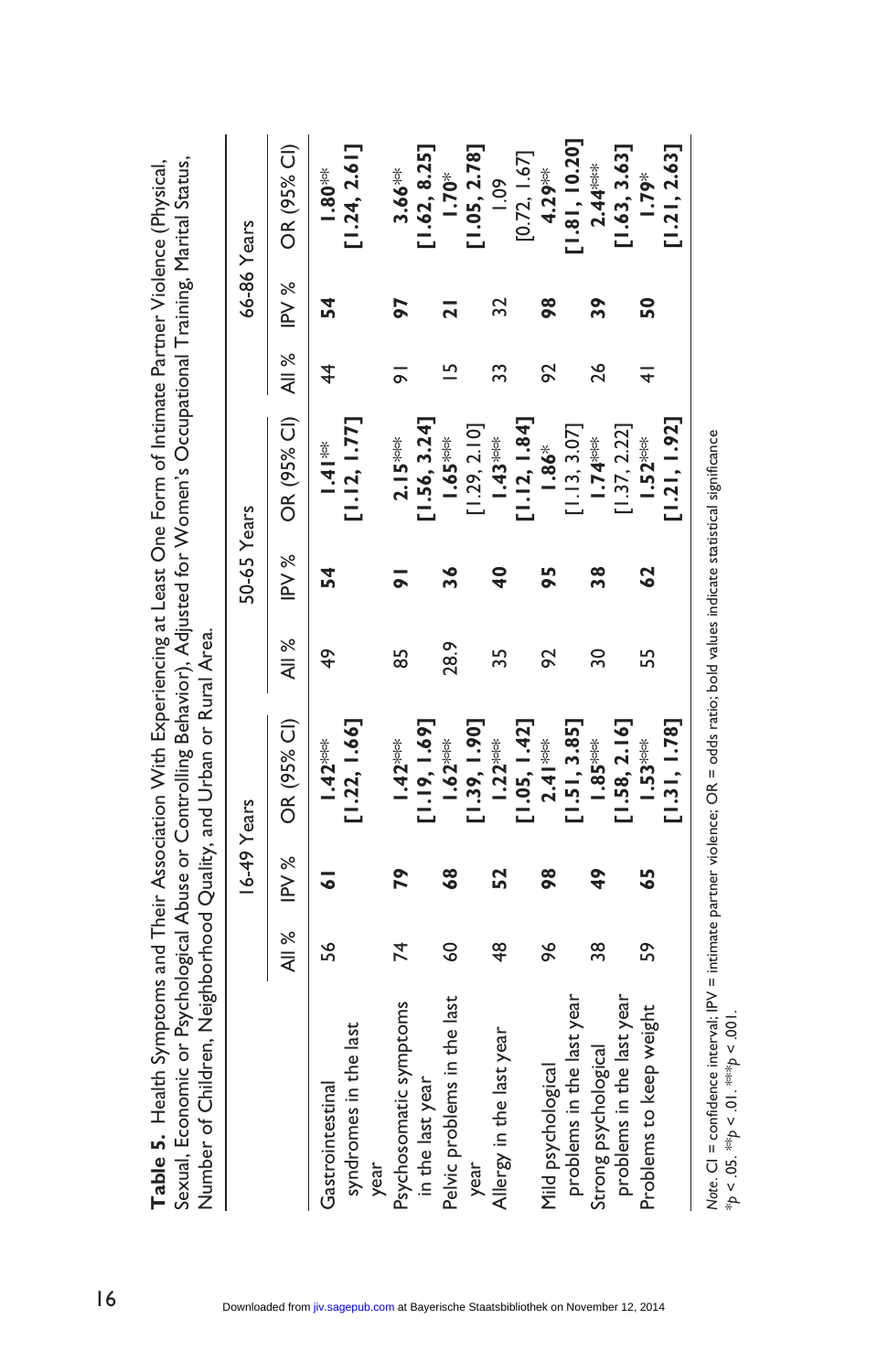physical and sexual intimate partner violence with women's increased age. At the same time, other forms of intimate partner violence remained the same across different age groups, and whereas the most prevalent form of abuse indicated across all age groups was controlling behavior, a slight increase was found in the prevalence of economic abuse among older women. While women below the age of 65 years were more likely to report hematoma and blue spots as a result of physical and/or sexual intimate partner violence, women above the age of 65 years were more likely to report broken bones or dislocated joints. Furthermore, intimate partner violence, both in the generally acknowledged form of physical and sexual violence, as well as in the nonphysical forms of emotional and economic abuse and controlling behavior, was associated with increased negative health symptoms of women. Women below the age of 50 years showed stronger associations with health symptoms than older women. This might point toward methodological reasons and limitations of the study, as well as actual differences.

Methodological reasons refer to the lower reporting rates of intimate partner violence found among women above the age of 65 years and might be related to recall and social desirability bias, or a lack of recognition or identification of the violent behavior as such (Stöckl et al., 2012). Older women could be more likely to underreport intimate partner violence because their experiences of violence in their current relationships may have occurred more than 20 years ago if they are in a long-standing relationship. This might make them less likely to report a violent event than a woman who experienced violence only a few years ago (Walby, 2005). In addition, for more recent incidents of abuse, such experiences may have been normalized and not perceived as problematic but rather seen as part of everyday life within the relationship. Social desirability biases refer to older women being less willing or able to report violence by their current partner due to their socialization, upbringing, and feelings of stigma and shame, as well as their current economic and social status or isolation (Rennison & Rand, 2003). The lack of recognition of violent behavior as violence refers to the belief that violence has to be physical or sexual (Fisher et al., 2011) and the connotation that violence involves some overt act that results in an injury. A further limitation that was noted in this study is that it was more difficult for researchers to conduct interviews with older women in complete privacy, because their partners, their children, or their caretakers were often present for at least some part of the interview (Müller & Schröttle, 2004). A lack of privacy is known to strongly affect the reporting of intimate partner violence as it might put women at risk of further violence or because it simply ignores their rights and the likely perceived need to keep this information private from their caretakers, or anyone else (Fisher et al., 2011; Walby, 2005).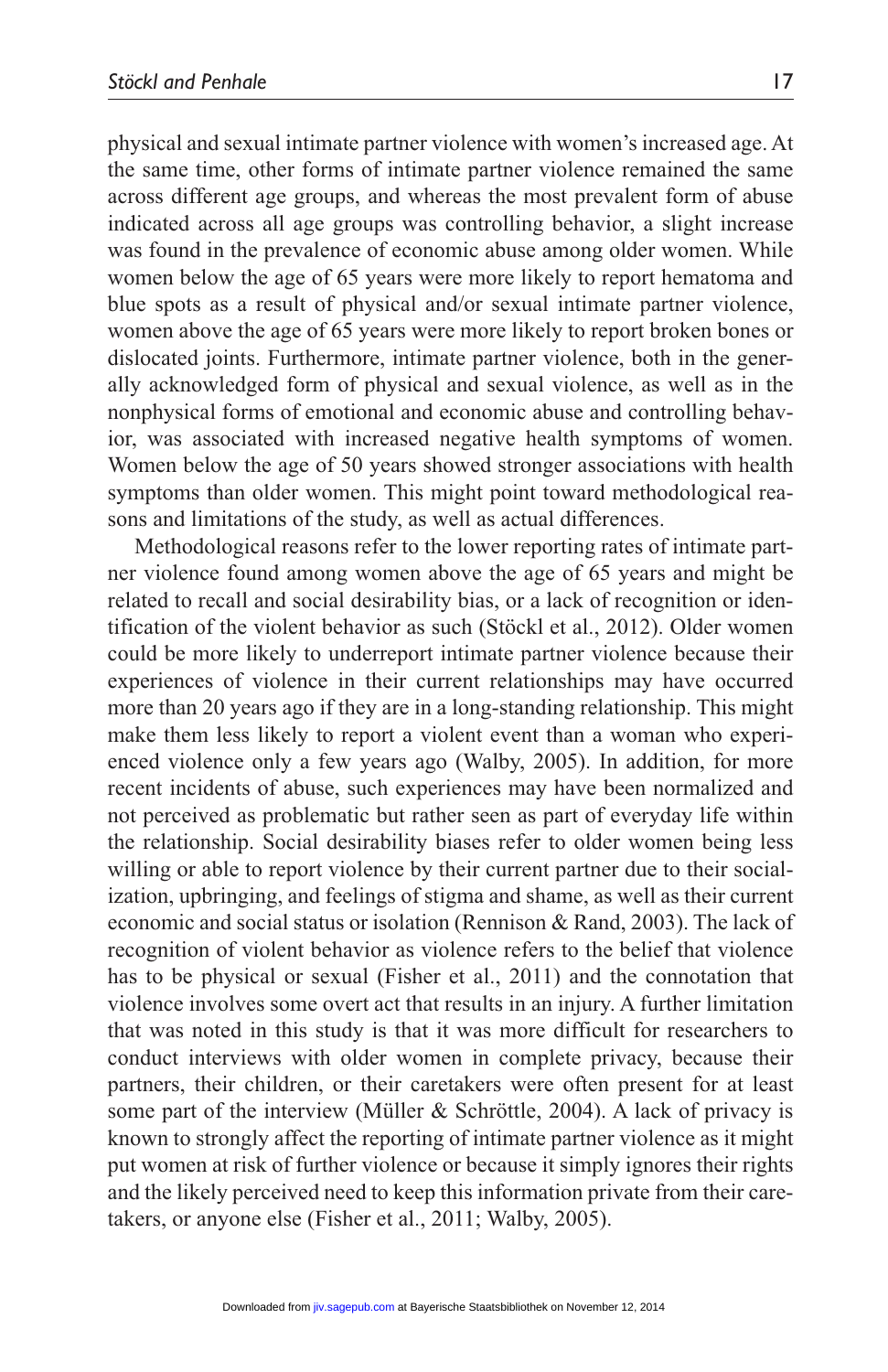Other factors that might have influenced the reporting of violence across all age groups, as well as the conclusions that can be drawn from this study, refer to additional and further limitations of this study. For example, the response rate of this survey was 52%, and nonparticipation was linked to women's age, with very old women being less likely to participate and more often requiring assistance with completion of the written questionnaire due to health reasons, or even refusing to complete the self-completion questionnaire. Furthermore, the study, which is cross-sectional by design, cannot establish causality. It is, therefore, not known if the investigated health conditions are a result of the violence experienced, or were already preexisting. Also, the low reporting rate among women aged 66 to 86 years did not permit the exploration of multivariate associations.

The lower reporting rate of physical and or sexual partner violence and lower number of health symptoms could also be a consequence of actual differences across the age groups. For the few health associations among the oldest age group relating to physical and sexual intimate partner violence, two explanations are that physical and sexual violence might only have occurred early on in the relationship and had since then been replaced by other forms of abuse. In addition, it is possible that now in later life the aging partners themselves were likely to have reduced strength to commit acts of physical and sexual abuse. However, the strong associations seen with both mild and strong psychological problems show that the pervasive atmosphere of violence still strongly affects women's mental well-being. This responds to the category found in the qualitative study on intimate partner violence among older couples: "Violence is in the air." It describes couples' relationships where there are occasional outbursts of violence, which are not too frequent, but where abusive partners still maintain an atmosphere of fear and control, with the ever-present feeling of imminent danger for the woman herself (Band-Winterstein & Eisikovits, 2009). Long-standing serious psychological problems may of course have major impacts on the quality of life and well-being of older women, but it may be less likely that an older woman in the 66+ years group would be able to leave the situation and establish herself in alternative accommodation elsewhere. Furthermore, a previous study, using the same dataset to investigate the risk factors for intimate partner violence among older women found that women above the age of 65 years were more likely to experience physical and or sexually intimate partner violence if they had high levels of education (Stöckl et al., 2012). High levels of education are also known to be associated with better health, which could mean that women above the age of 65 years who had a higher level of educational attainment were more likely to experience intimate partner violence but also more likely to seek appropriate health care or to have better baseline levels of general health.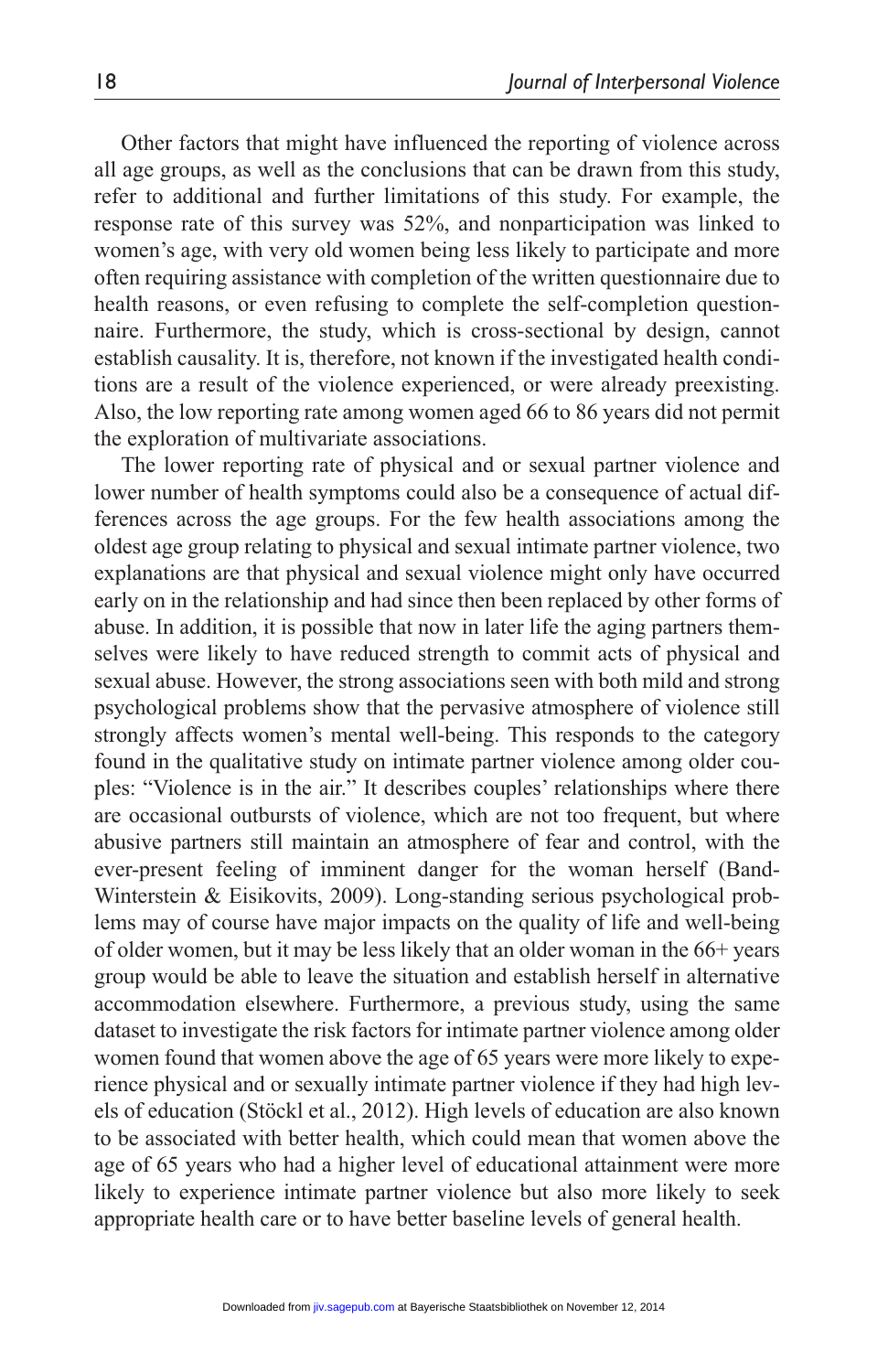The importance of other forms of violence beyond physical and sexual violence for women's health is shown across all age groups, with controlling behavior having strong associations across several health symptoms. The health consequences of emotional and economic abuse, as well as controlling behavior, all showed that it significantly impacts women's psychological well-being, with many health consequences either being clearly psychological problems, or health consequences that are known symptoms of psychological stress, such as gastrointestinal, psychosomatic, or pelvic problems, or eating disorders.

# **Conclusion**

Overall, our study has shown that intimate partner violence in its different forms is still a prevalent issue, with important health consequences for women above reproductive age. Health and care professionals who screen women for intimate partner violence should consider incorporating questions on controlling behavior as well, because this form of violence is not only frequent but has multiple health outcomes, as this study showed. Asking women about any controlling behavior of their partner might be more comfortable for the health care or service care provider than to ask about physical and sexual violence. It might also be more acceptable for older women to discuss these questions, since these forms of abuse are often not perceived as violence and could, therefore, be perceived as less private and less controversial to talk about.

Furthermore, specialized violence services or health care or caring professionals who offer assistance to women who experience intimate partner violence must take the experiences and needs of older women into account as well. This can mean, for example, a need to acknowledge the generational values held by older women who experience intimate partner violence and to understand how those values might influence women's decision-making processes (Tetterton & Farnsworth, 2011). One example of this would be decisions to either leave or stay in the abusive relationship, which are affected by views about the enduring nature and importance of marriage as an institution. At the same time, given that most older women have lived in their abusive relationships for a long time, it is important to determine what the woman has already done in the past to resolve or cope with the occurrence of intimate partner violence. In addition, it is important to establish how effective these previous strategies were (Tetterton & Farnsworth, 2011), and what might need to be done to support the women to continue to manage such occurrences in the future. It is also necessary to acknowledge that older women may not be aware about available sources of support and/or services. This is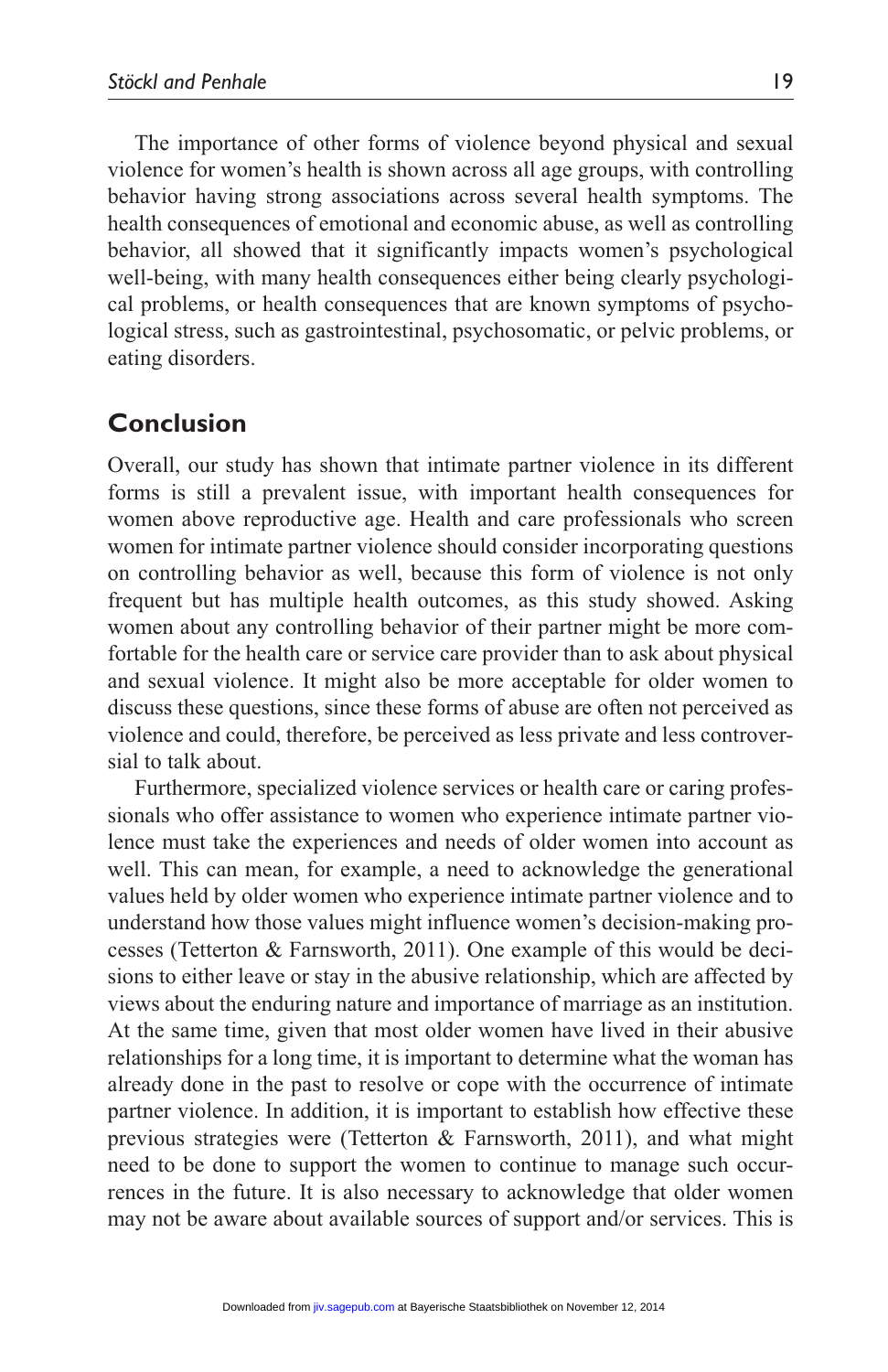perhaps particularly likely if the woman does not associate emotional or economic abuse and controlling behavior as part of a spectrum of violence and, therefore, does not recognize that provision of such services might be applicable to them, or that any assistance might be available to help and support women who live in and endure such situations.

#### **Declaration of Conflicting Interests**

The author(s) declared no potential conflicts of interest with respect to the research, authorship, and/or publication of this article.

#### **Funding**

The author(s) disclosed receipt of the following financial support for the research, authorship, and/or publication of this article: This analysis was funded via an interdisciplinary post-doctoral fellowship from the British Academy to Heidi Stöckl.

#### **References**

- Band-Winterstein, T., & Eisikovits, Z. (2009). "Aging out" of violence: The multiple faces of intimate violence over the life span. *Qualitative Health Research*, *19*, 164-180.
- Beydoun, H. A., Beydoun, M. A., Kaufman, J. S., Lo, B., & Zonderman, A. B. (2012). Intimate partner violence against adult women and its association with major depressive disorder, depressive symptoms and postpartum depression: A systematic review and meta-analysis. *Social Science & Medicine*, *75*, 959-975.
- Bonomi, A. E., Thompson, R. S., Anderson, M., Reid, R. J., Carrell, D., Dimer, J. A., & Rivara, F. P. (2006). Intimate partner violence and women's physical, mental, and social functioning. *American Journal of Preventive Medicine*, *30*, 458-466.
- Bourget, D., Gagné, P., & Whitehurst, L. (2010). Domestic homicide and homicidesuicide: The older offender. *Journal of the American Academy of Psychiatry and the Law Online*, *38*, 305-311.
- Constantino, R. E., Sekula, L. K., Rabin, B., & Stone, C. (2000). Negative life experiences, depression, and immune function in abused and nonabused women. *Biological Research for Nursing*, *1*, 190-198.
- Devries, K. M., Mak, J. Y. T., García-Moreno, C., Petzold, M., Child, J. C., Falder, G., . . . Watts, C. H. (2013). The global prevalence of intimate partner violence against women. *Science*, *340*, 1527-1528.
- Ellsberg, M., Jansen, H. A., Heise, L., Watts, C. H., & Garcia-Moreno, C. (2008). Intimate partner violence and women's physical and mental health in the WHO multi-country study on women's health and domestic violence: An observational study. *The Lancet*, *371*, 1165-1172.
- Fisher, B. S., Zink, T., & Regan, S. L. (2011). Abuses against older women: Prevalence and health effects. *Journal of Interpersonal Violence*, *26*, 254-268.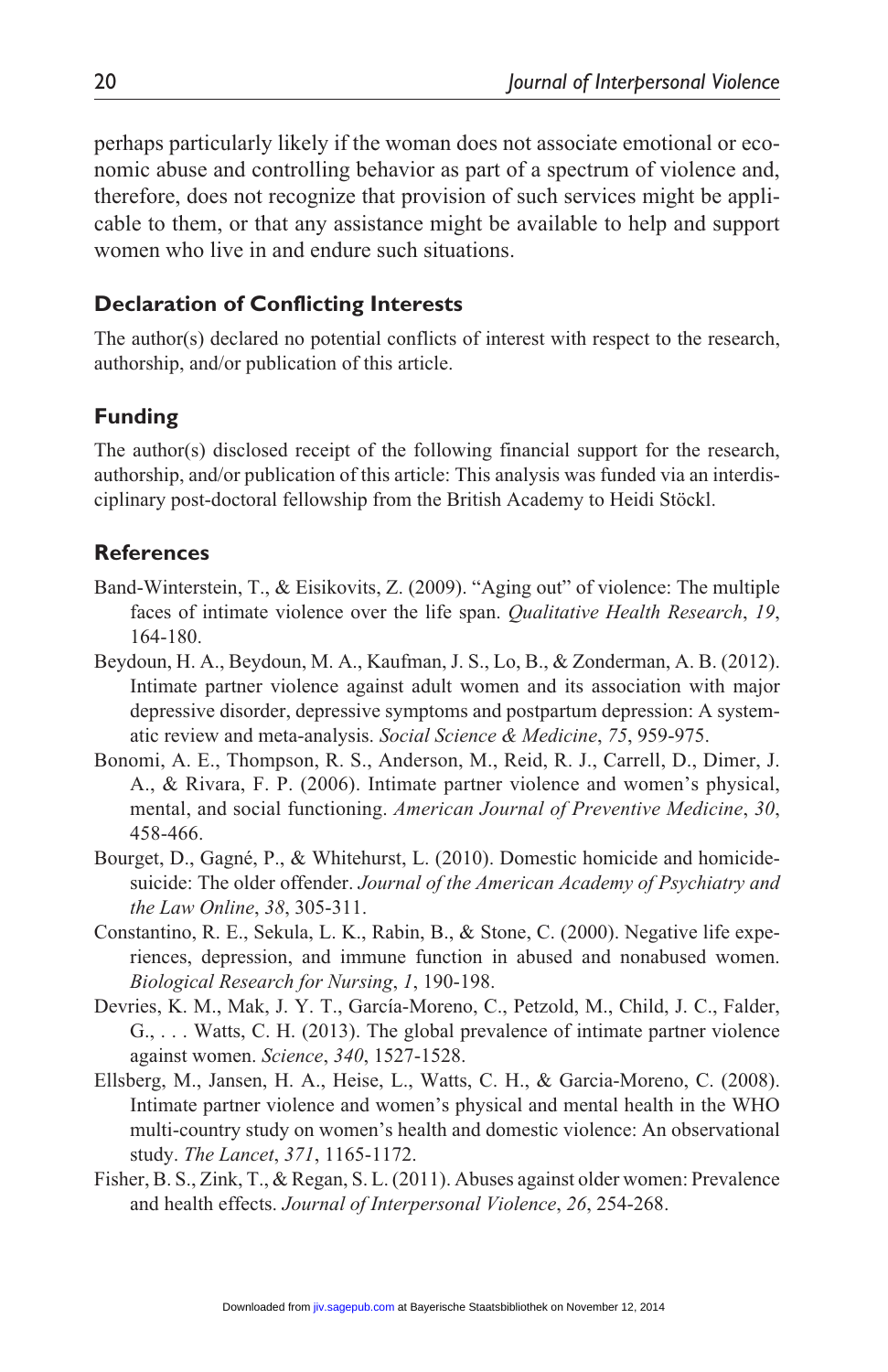- Garcia-Linares, M. I., Sanchez-Lorente, S., Coe, C. L., & Martinez, M. (2004). Intimate male partner violence impairs immune control over herpes simplex virus type 1 in physically and psychologically abused women. *Psychosomatic Medicine*, *66*, 965-972.
- Garcia-Moreno, C., Heise, L., Jansen, H. A., Ellsberg, M., & Watts, C. (2005). Violence against women. *Science*, *25*, 1282-1283.
- García-Moreno, C., & Stöckl, H. (2009). Protection of sexual and reproductive health rights: Addressing violence against women. *International Journal of Gynecology & Obstetrics*, *106*, 144-147.
- Hagemann-White, C. (2001). European research on the prevalence of violence against women. *Violence Against Women*, *7*, 732-759.
- Hegarty, K. L., O'Doherty, L. J., Chondros, P., Valpied, J., Taft, A. J., Astbury, J., . . .Feder, G. S. (2013). Effect of type and severity of intimate partner violence on women's health and service use findings from a primary care trial of women afraid of their partners. *Journal of Interpersonal Violence*, *28*, 273-294.
- Howard, L. M., Trevillion, K., & Agnew-Davies, R. (2010). Domestic violence and mental health. *International Review of Psychiatry*, *22*, 525-534.
- Jewkes, R. (2010). Emotional abuse: A neglected dimension of partner violence. *The Lancet*, *376*, 851-852.
- Lacey, K. K., McPherson, M. D., Samuel, P. S., Sears, K. P., & Head, D. (2013). The impact of different types of intimate partner violence on the mental and physical health of women in different ethnic groups. *Journal of Interpersonal Violence*, *28*, 359-385.
- Luoma, M.-L., Koivusilta, M., Lang, G., Enzenhofer, E., De Donder, L., Verté, D., . . .Penhale, B. (2011). *Prevalence study of abuse and violence against older women. Results of a multi-cultural survey in Austria, Belgium, Finland, Lithuania, and Portugal* (European report of the AVOW project). Helsinki, Finland: National Institute for Health and Welfare (THL).
- McGarry, J., Simpson, C., & Hinchliff Smith, K. (2011). The impact of domestic abuse for older women: A review of the literature. *Health & Social Care in the Community*, *19*, 3-14.
- Miller, A. (1998). Neuroendocrine and immune system interactions in stress and depression. *Psychiatric Clinics of North America*, *21*, 443-463.
- Mouton, C. P. (2003). Intimate partner violence and health status among older women. *Violence Against Women*, *9*, 1465-1477.
- Müller, U., & Schröttle, M. (2004). *Health, well-being and personal safety of women in Germany: A representative study of violence against women in Germany*. Baden-Baden, Germany: Federal Ministry for Family Affairs, Senior Citizens, Women and Youth.
- Nägele, B., Böhm, U., Görgen, T., & Töth, O. (2010). *Intimate partner violence against older women—Summary report*. Göttingen, Germany: Deutsche Hochschule der Polizei and Zoom—Gesellschaft für prospektive Entwicklungen e.V.
- Nerøien, A. I., & Schei, B. (2008). Partner violence and health: Results from the first national study on violence against women in Norway. *Scandinavian Journal of Public Health*, *36*, 161-168.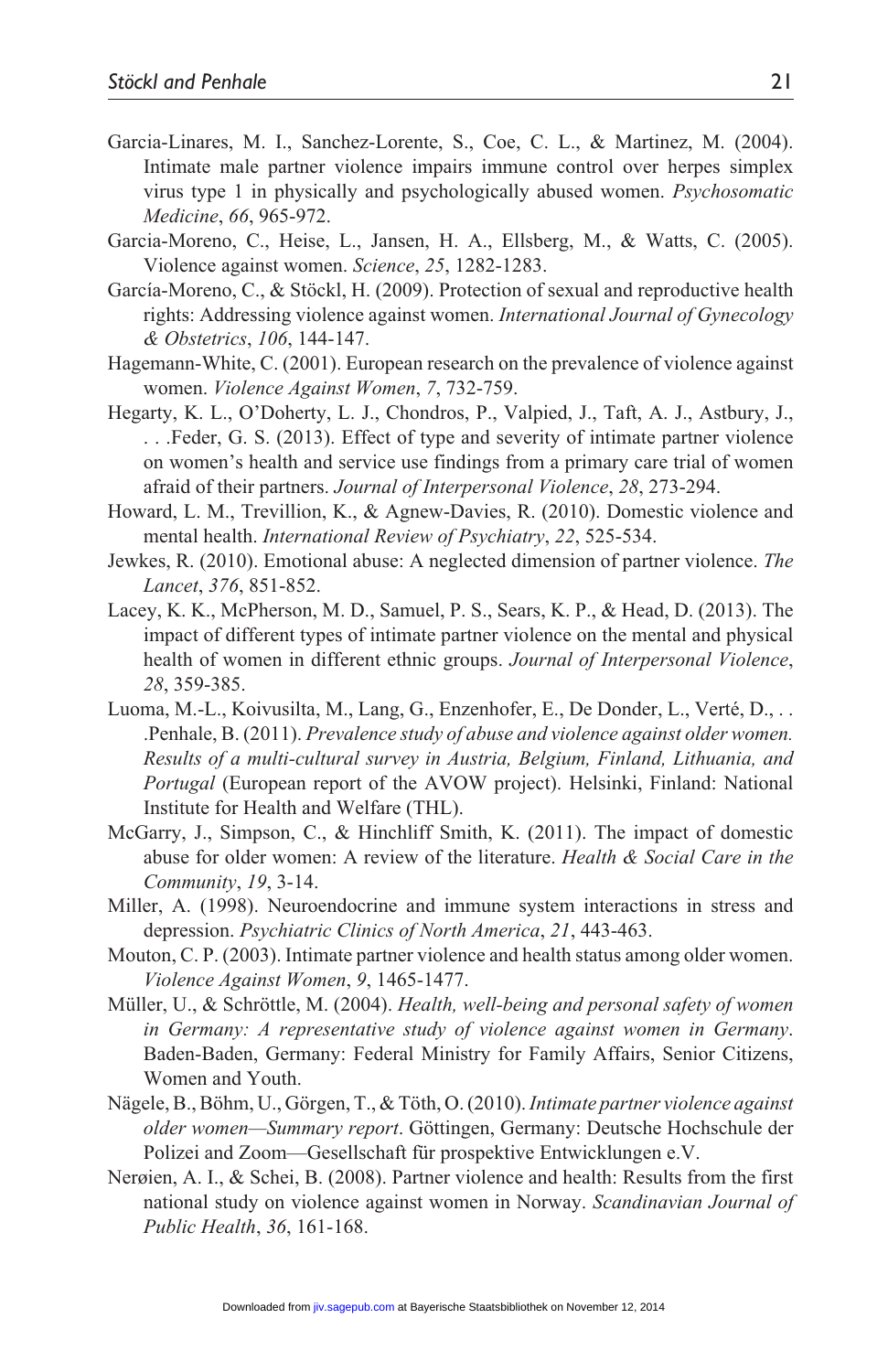- Newton, T. L., Fernandez-Botran, R., Miller, J. J., Lorenz, D. J., Burns, V. E., & Fleming, K. N. (2011). Markers of inflammation in midlife women with intimate partner violence histories. *Journal of Women's Health*, *20*, 1871-1880.
- Papadakaki, M., Tzamalouka, G. S., Chatzifotiou, S., & Chliaoutakis, J. (2009). Seeking for risk factors of intimate partner violence (IPV) in a Greek national sample: The role of self-esteem. *Journal of Interpersonal Violence*, *24*, 732-750.
- Penhale, B., & Porritt, J. (2010). *Intimate partner violence and older women: UK national report*. Sheffield, UK: University of Sheffield. Available from http:// www.ipvow.org
- Piispa, M. (2004). Age and meanings of violence. Women's experiences of partner violence in Finland. *Journal of Interpersonal Violence*, *19*, 30-48.
- Rennison, C., & Rand, M. (2003). Nonlethal intimate partner violence against women. *Violence Against Women*, *9*, 1417-1428.
- Romito, P., Turan, J. M., & De Marchi, M. (2005). The impact of current and past interpersonal violence on women's mental health. *Social Science & Medicine*, *60*, 1717-1727.
- Sampson, R. J., & Laub, J. H. (1995). *Crime in the making: Pathways and turning points through life*. Cambridge, MA: Harvard University Press.
- Smith, P. H., Homish, G. G., Leonard, K. E., & Cornelius, J. R. (2012). Intimate partner violence and specific substance use disorders: Findings from the national epidemiologic survey on alcohol and related conditions. *Psychology of Addictive Behaviors*, *26*, 236-245.
- Stene, L. E., Jacobsen, G. W., Dyb, G., Tverdal, A., & Schei, B. (2013). Intimate partner violence and cardiovascular risk in women: A population-based cohort study. *Journal of Women's Health*, *22*, 250-258.
- Stöckl, H., Heise, L., & Watts, C. (2011). Factors associated with violence by a current partner in a nationally representative sample of German women. *Sociology of Health & Illness*, *33*, 694-709.
- Stöckl, H., Watts, C., & Penhale, B. (2012). Intimate partner violence against older women in Germany: Prevalence and associated factors. *Journal of Interpersonal Violence*, *27*, 2545-2564.
- Straka, S. M., & Montminy, L. (2006). Responding to the needs of older women experiencing domestic violence. *Violence Against Woman*, *12*, 251-267.
- Straus, M. A., Hamby, S. L., Boney-Mccoy, S., & Sugarman, D. B. (1996). The revised conflict tactics scale (cts-2): Development and preliminary psychometric data. *Journal of Family Issues*, *17*, 283-316.
- Tetterton, S., & Farnsworth, E. (2011). Older women and intimate partner violence: Effective interventions. *Journal of Interpersonal Violence*, *26*, 2929-2942.
- Walby, S. (2005). Improving the statistics on violence against women. Statistical *Journal of the United Nations*, *22*, 193-216.
- Weeks, L. E., & Leblanc, K. (2011). An ecological synthesis of research on older women's experiences of intimate partner violence. *Journal of Women & Aging*, *23*, 283-304.